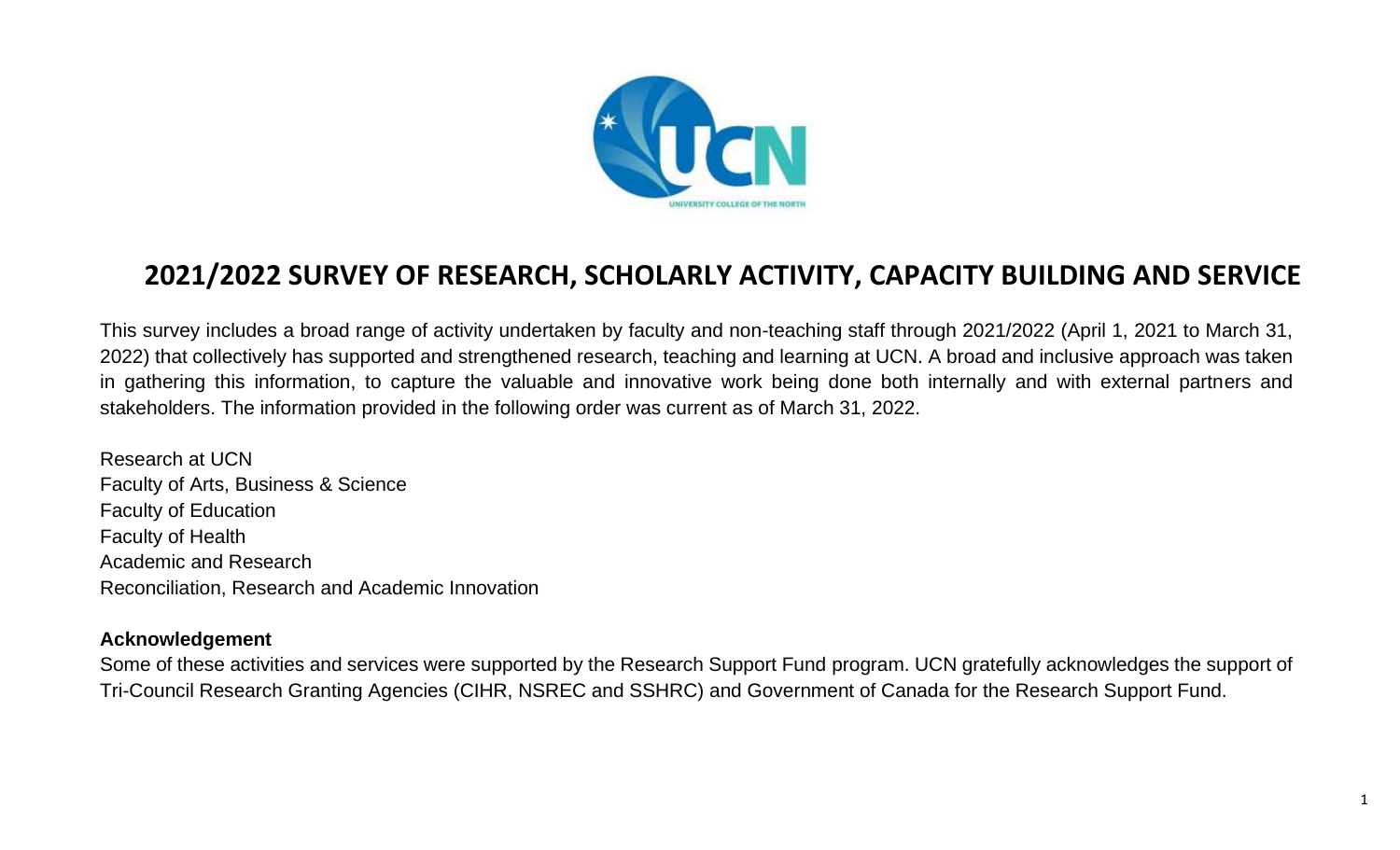### **Research at UCN**

#### **RESEARCH WITHIN THE BROADER UCN CONTEXT**

Research in a wide range of areas provides benefits and improves basic knowledge about society and the world around us. This research is important. It is further noted that, among universities and colleges in Manitoba, Canada, and beyond, research is a key activity in establishing, maintaining and enhancing a strong reputation for UCN. Research, publication and other forms of dissemination of research findings provide UCN with the opportunity to enhance its local, national and international reputation.

Given its unique position as provider of education and learning opportunities to communities in Northern Manitoba, UCN is at the forefront of strengthening its research capacity and excellence.

#### **A NOTE ABOUT CONDUCTING RESEARCH**

Those conducting research tend to look at their work less as a project on a "to do" list and more as a passion to pursue on an ongoing basis. As a result, researchers often work long hours, weekends and holidays. The outcomes of research are often difficult to predict, and results often are not achieved on a predictable schedule.

#### **A NOTE ON THE REQUIREMENTS OF PROFESSORS, UNIVERSITY INSTRUCTORS AND COLLEGE INSTRUCTORS RESPECTING RESEARCH AT UCN**

In accordance with the MGEU-UCN Collective Agreement, members in a professorial rank are expected to conduct research; university instructors are not required to conduct research as part of their expected duties (although some do); and applied research is included as part of the workload for college instructors.

**Tables on the next pages are listing research and scholarly activities happened at UCN in 2021/2022.**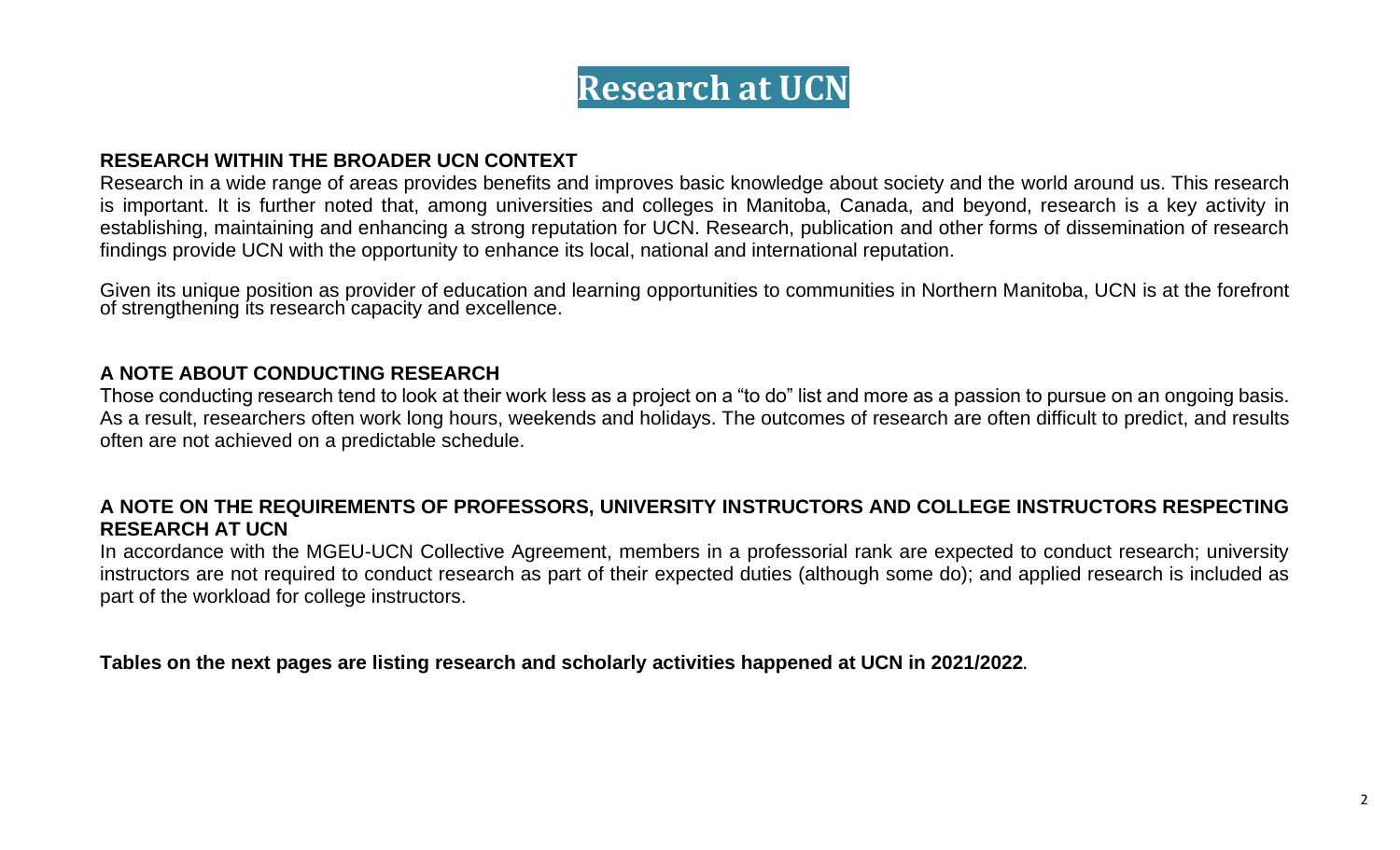### **FACULTY OF ARTS, BUSINESS & SCIENCE**

| <b>Name of</b><br>researcher and<br>position at UCN | Title of project/ focus of<br>research/ scholarly activity                                                                                            | In association<br>with which<br>institution(s)<br>or partners             | Role (e.g.<br>principal<br>investigato<br>collaborato<br>r, other) | Where appropriate,<br>indicate which<br>general keywords<br>below might describe<br>each of your research<br>projects. | Project<br>funder(s) and<br>value of<br>funding | <b>Presentations (at academic</b><br>conferences or other<br>venues) / Publications (e.g.<br>books, journal articles) /<br>Other venues for<br>disseminating outcomes or<br>facilitating a research<br>community (e.g. blog or<br>website) | Service to UCN/profession that<br>is research- related, e.g.:<br>• chairing/serving on<br>committees/task forces<br>· organizing research-<br>related<br>conferences/workshops |
|-----------------------------------------------------|-------------------------------------------------------------------------------------------------------------------------------------------------------|---------------------------------------------------------------------------|--------------------------------------------------------------------|------------------------------------------------------------------------------------------------------------------------|-------------------------------------------------|--------------------------------------------------------------------------------------------------------------------------------------------------------------------------------------------------------------------------------------------|--------------------------------------------------------------------------------------------------------------------------------------------------------------------------------|
| Abayomi<br>Oredegbe,<br>Assistant<br>Professor      | Stock market volatility and persistence: Dr. Oye Abioye,<br>Evidence from high-income and middle- University College Investigator<br>income economies | of the North                                                              | Principal                                                          | Scholarly                                                                                                              | N/A                                             | Target: Journal of Finance                                                                                                                                                                                                                 | N/A                                                                                                                                                                            |
| Abayomi<br>Oredegbe,<br>Assistant<br>Professor      | Competition and Banking Industry<br>Stability: How do BRICS and G7<br>Compare?                                                                        | N/A                                                                       | Principal<br>Investigator                                          | Scholarly                                                                                                              | N/A                                             | Published journal article:<br>Journal of Emerging Market<br>Finance (JEMF).<br>https://doi.org/10.1177/097<br>26527211045759                                                                                                               | N/A                                                                                                                                                                            |
| Abayomi<br>Oredegbe,<br>Assistant<br>Professor      | Cost Efficiency Determinants: Evidence N/A<br>from the Canadian Banking Industry                                                                      |                                                                           | Principal<br>Investigator                                          | Scholarly                                                                                                              | N/A                                             | Published journal article:<br>International Journal of<br><b>Business and Management</b><br>(IJBM), 15(1), 86-98.<br>http <u>s://doi.org/10.5539/ijbm</u><br>v15n1p86                                                                      | N/A                                                                                                                                                                            |
| Abayomi<br>Oredegbe,<br>Assistant<br>Professor      | Determinants of Telecommunications<br>Industry Efficiency: Comparative<br>Assessment of High and Middle Income<br>Countries                           | Dr. Shane Zhang,<br>University of<br>Southern<br>Queensland,<br>Australia | Principal<br>Investigator                                          | Scholarly                                                                                                              | N/A                                             | Published journal article:<br>Telecommunications Policy,<br>44(5), 1-11.<br>https://doi.org/10.1016/j.tel<br>pol.2020.101958                                                                                                               | N/A                                                                                                                                                                            |
| Abayomi<br>Oredegbe,<br>Assistant<br>Professor      | Canadian Banking Industry Profitability: N/A<br>Exploring the Relevance of Two<br><b>Competing Hypotheses</b>                                         |                                                                           | Principal<br>Investigator                                          | Scholarly                                                                                                              | N/A                                             | Published journal article:<br>International Journal of<br>Economics and Finance (IJEF),<br>$12(4)$ , 67-82.                                                                                                                                | N/A                                                                                                                                                                            |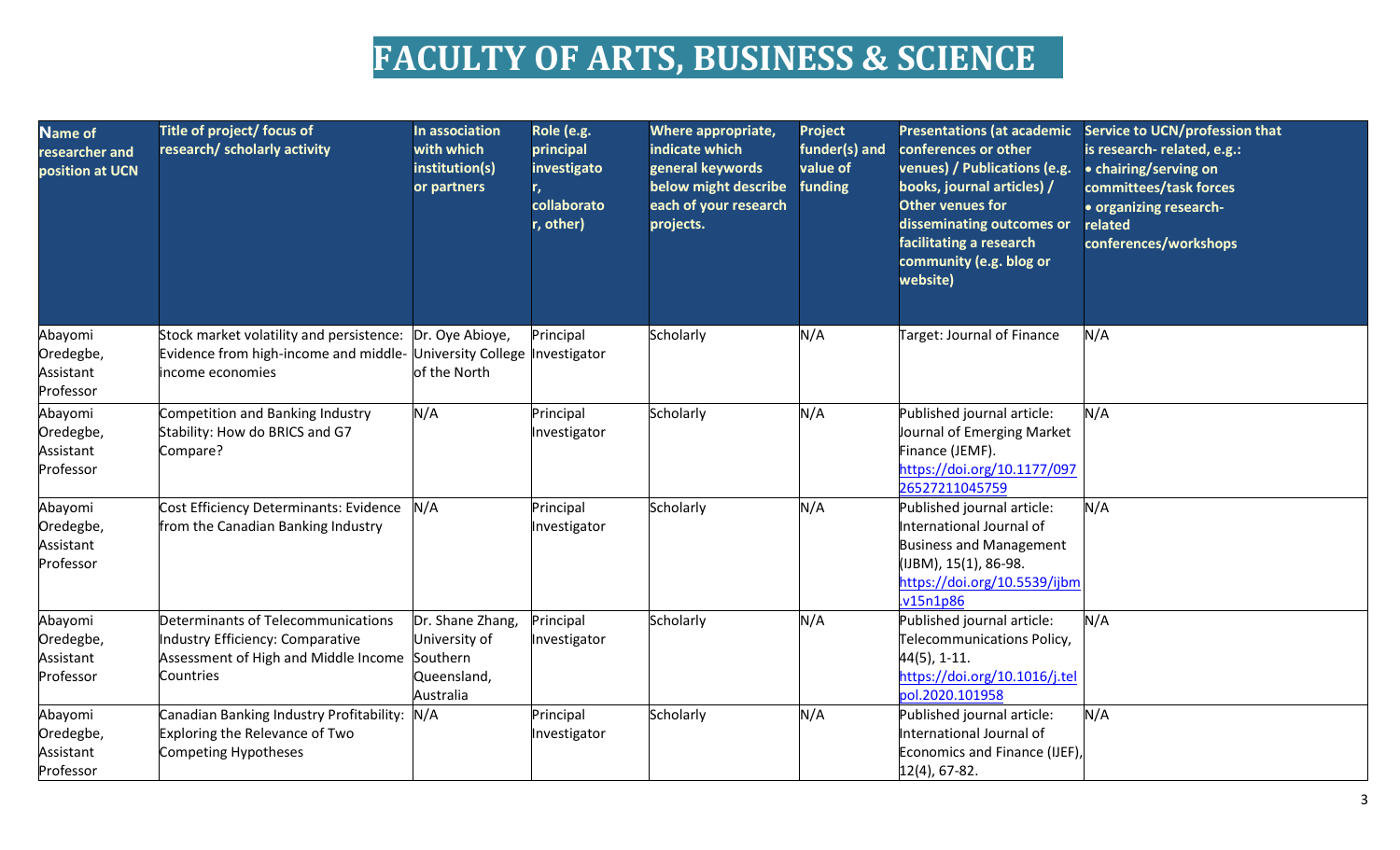|                                                |                                                                                                                                  |                                |                           |                         |                | https://doi.org/10.5539/ijef.v                                                                         |                                                                                                                                                                             |
|------------------------------------------------|----------------------------------------------------------------------------------------------------------------------------------|--------------------------------|---------------------------|-------------------------|----------------|--------------------------------------------------------------------------------------------------------|-----------------------------------------------------------------------------------------------------------------------------------------------------------------------------|
| Abayomi<br>Oredegbe,<br>Assistant<br>Professor | <b>Efficiency Performance of Universities:</b><br>Empirical Evidence from Canada.                                                | N/A                            | Principal<br>Investigator | Scholarly               | N/A            | 12n4p67<br>Presentation: Manitoba<br><b>Education Research Network</b><br>(MERN) North 2018 Forum.     | N/A                                                                                                                                                                         |
| Abayomi<br>Oredegbe,<br>Assistant<br>Professor | Harnessing Post-Secondary Power for<br>Social Enterprise and Social Innovation.                                                  | Ms. Linda Melnick Collaborator |                           | Presentation            | N/A            | The Canadian CED Network, N/A<br>Winnipeg, Manitoba, Canada.<br>March 23, 2018                         |                                                                                                                                                                             |
| Abayomi<br>Oredegbe,<br>Assistant<br>Professor | Pre and Post 2008 Financial Crisis:<br>Analysis of the Efficiency and<br>Productivity Performance of Canadian<br>Banking Sector. | N/A                            | Principal<br>Investigator | Scholarly               | N/A            | Colloquium Series, University N/A<br>College of the North.<br>February 19, 2016.                       |                                                                                                                                                                             |
| Abayomi<br>Oredegbe,<br>Assistant<br>Professor | Competition and banking industry<br>stability: How do BRICS and G7<br>compare?                                                   | N/A                            | Principal<br>Investigator | Scholarly               | N/A            | Under consideration: Journal N/A<br>of Emerging Market Finance<br>(JEMF)                               |                                                                                                                                                                             |
| Abayomi<br>Oredegbe,<br>Assistant<br>Professor | Business Success Perspective: An<br>Examination of Indigenous and Non-<br>Indigenous Views                                       | N/A                            | Principal<br>Investigator | Scholarly               | \$1,752        | To be submitted to an<br>Aboriginal/Indigenous<br>business or development<br>journal for consideration | Business Success Perspective: An<br>Examination of Indigenous and Non-<br>Indigenous Views                                                                                  |
| Abayomi<br>Oredegbe,<br>Assistant<br>Professor | Impact of covid-19 on the allocative<br>efficiency: An Examination of the<br>Canadian banking industry                           | N/A                            | Principal<br>Investigator | Scholarly               | N/A            | Target: Journal of Banking<br>and Finance                                                              | N/A                                                                                                                                                                         |
| Abayomi<br>Oredegbe,<br>Assistant<br>Professor | N/A                                                                                                                              | N/A                            | N/A                       | N/A                     | N/A            | N/A                                                                                                    | Chair, Business Department<br>Chair, Research Ethics Board<br>Member, Curriculum and Standards<br>Committee<br>Member, FABS Executive Committee<br>Member, Learning Council |
| Amzad Hossain<br>Assistant<br>Professor        | Indexes of Employability Assets: A<br>Comprehensive Tool for Analyzing<br>Students' Attitudes in Indigenous<br>Contexts          | Harvey Briggs,<br>Ying Kong,   | Principal<br>Investigator | Employability<br>Survey | <b>BU SSRC</b> | Journal publication                                                                                    | Higher Education, Skills and Work-Based<br>Learning, Vol. 11 No. 4, pp. 773-797, 2021.<br>https://doi.org/10.1108/HESWBL-05-2020-<br>0091.                                  |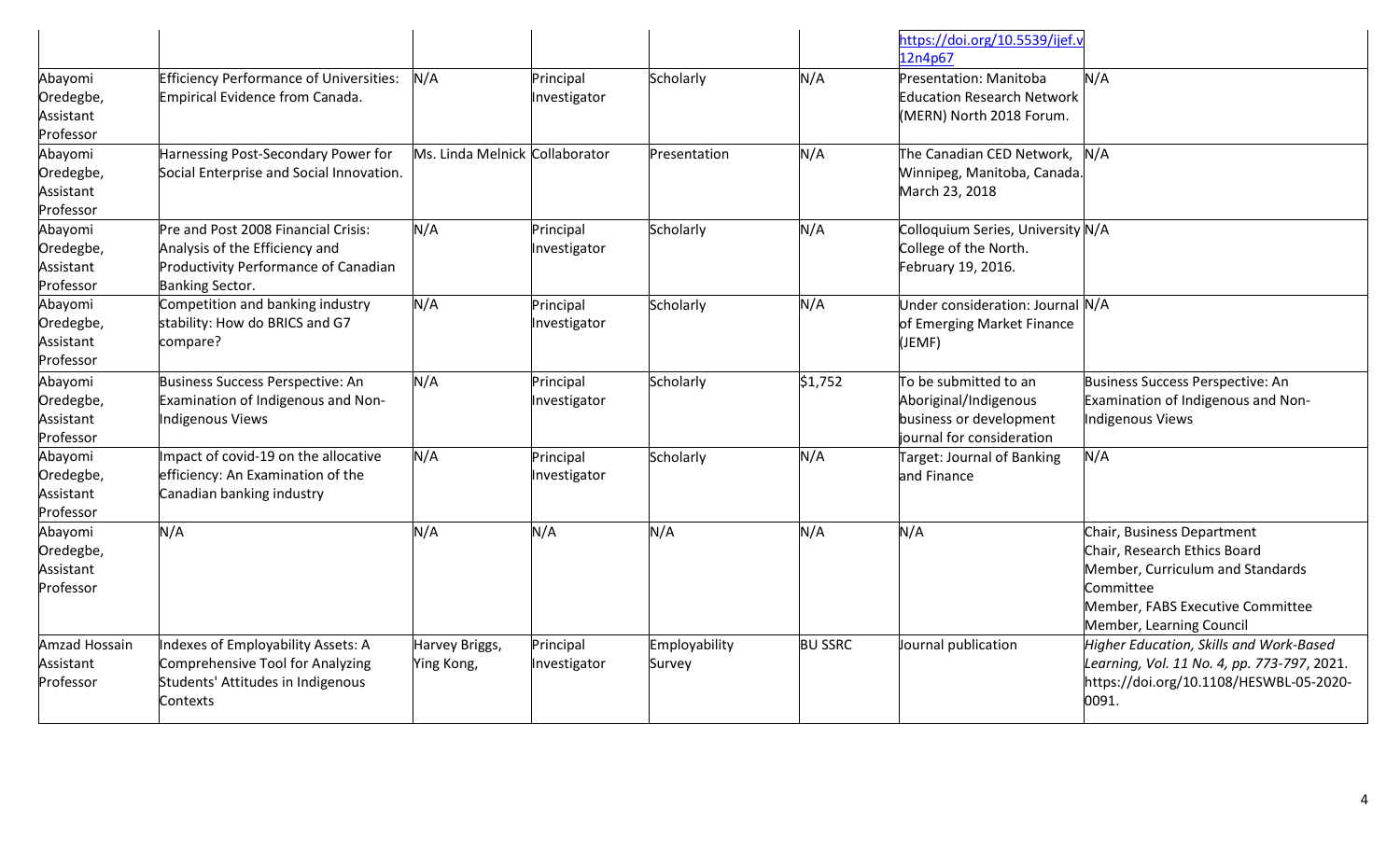| Amzad Hossain<br>Assistant<br>Professor    | Developing a Comprehensive Tool<br>toward<br>Employability and Job Sustainability of<br><b>UCN</b><br>Indigenous Students: Employers'<br>Perspectives                              | Ying Kong, Harvey Principal<br>Briggs, Kim<br>Laycock   | Investigator              | <b>UNC Students</b><br>Employability:<br>Employers'<br>Perspectives                  | UCN-SEED<br>Grant                         | Project successfully<br>completed                   | <b>UCN</b>                                                                |
|--------------------------------------------|------------------------------------------------------------------------------------------------------------------------------------------------------------------------------------|---------------------------------------------------------|---------------------------|--------------------------------------------------------------------------------------|-------------------------------------------|-----------------------------------------------------|---------------------------------------------------------------------------|
| Amzad Hossain<br>Assistant<br>Professor    | Indexes of Employability Skills: A<br>Comprehensive Tool for Analyzing<br>Employers' Perspectives in Indigenous<br>Contexts                                                        | Ying Kong, Harvey Principal<br>Briggs, Kim<br>Laycock   | Investigator              | <b>UNC Students</b><br>Employability:<br>Employers'<br>Perspectives                  | UCN-SEED<br>Grant                         | Journal publication                                 | Under review by the Journal of Education<br>and Work.                     |
| Amzad Hossain<br>Assistant<br>Professor    | Aboriginal Culture and Business<br>Development: A Theoretical Review and<br>Evidence                                                                                               | Ying Kong                                               | Principal<br>Investigator | <b>Aboriginal Small</b><br><b>Business Development</b>                               | N/A                                       | Journal publication                                 | Looking for journal publication                                           |
| Amzad Hossain<br>Assistant<br>Professor    | The Effect of COVID -19 Pandemic upon<br><b>UCN</b><br>Teaching and Learning: A New Future<br>for<br><b>UCN Distance Education in Post</b><br>Pandemic<br>Era                      | Ying Kong, Ann<br>Barbour-<br>Stevenson,<br>Amjad Malik | Principal<br>Investigator | Effect of COVID-19<br>Pandemic upon UCN<br>Teaching and Learning                     | UCN-SEED<br>Grant                         | Project survey successfully<br>completed            | <b>UCN</b>                                                                |
| Amzad Hossain<br>Assistant<br>Professor    | <b>Integrating Mosaic: Creating Skills</b><br>Inventory<br>to Align Education and Training for Skills, Ying Kong;<br>Talent and Knowledge in Northern<br>Manitoba<br>Labour Market | Henk Warnar<br>Brown,<br>Communicating<br>YWCA and KTC  | Principal<br>Investigator | Skills inventory<br>for Northern<br>Manitoba<br>Labour Market                        | MRA grant                                 | will submit for Communicating<br>YWCA and KTC       | Waiting to get support<br>letters from YWCA and KTC                       |
| Amzad Hossain<br>Assistant<br>Professor    | An Examination of the Role of<br>Individualism-Collectivism Dimension of Elahee,<br>Culture on COVID-19 Pandemic: An<br><b>Instrumental Variable Approach</b>                      | Mohammad<br>Khwaja Mamun,<br>Afzalur Rashid             | Co-author                 | Dimension of Culture<br>on COVID-19 Pandemic                                         | N/A                                       | Accepted for presentation                           | AIB 2022 Miami Conference, 2022; and<br>looking for journal publication   |
| Amzad Hossain<br>Assistant<br>Professor    | Age-demographic and gender-specific<br>campaigning can reduce the spread of<br>coronavirus                                                                                         | N/A                                                     | Author                    | Informative and<br>motivational<br>policies to<br>reduce COVID19 spread              | N/A                                       | Published in Thompson<br>Citizen, February 24, 2021 | News paper                                                                |
| Anderson Assuah,<br>Assistant<br>Professor | Examining solid waste management<br>regulations and bylaws in northern<br>Manitoba First Nations                                                                                   | N/A                                                     | Principal<br>Investigator | Municipal solid waste,<br>bylaws, regulations,<br>First Nations, land code (\$6,000) | <b>UCN Ongoing</b><br><b>SEED Funding</b> | Ongoing (journal article,<br>academic conference)   | Mentoring two UCN students, who are<br>research assistants on the project |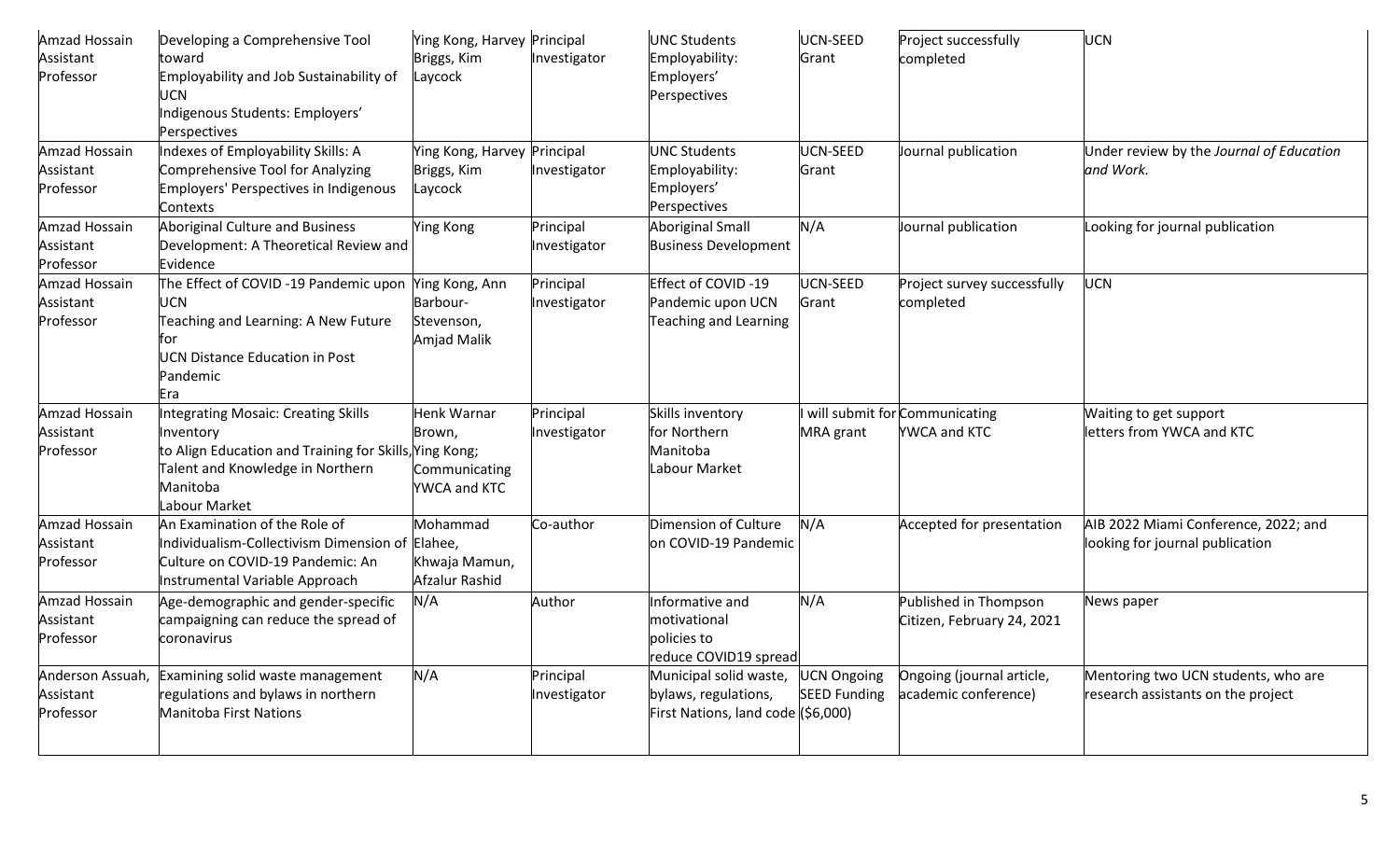| Anderson Assuah,<br>Assistant<br>Professor | "They Taught the Children in School and Sharon Wilson<br>It Was Them That Came Home to Teach<br>Me" - Community Perspectives on How<br>Students Influenced Recycling Attitudes<br>and Behaviours in A Remote First Nation<br>in Canada |                           | Co-author                 | Environmental<br>education,<br>intergenerational<br>influence, First Nations,<br>waste management,<br>school children | N/A                                                                        | Journal article (In Review) -<br>Journal of Rural and<br>Community Development                                                                                                    | N/A                                     |
|--------------------------------------------|----------------------------------------------------------------------------------------------------------------------------------------------------------------------------------------------------------------------------------------|---------------------------|---------------------------|-----------------------------------------------------------------------------------------------------------------------|----------------------------------------------------------------------------|-----------------------------------------------------------------------------------------------------------------------------------------------------------------------------------|-----------------------------------------|
| Anderson Assuah,<br>Assistant<br>Professor | <b>Understanding Solid Waste</b><br>Management Challenges in First Nations<br>from the Perspective of Solid Waste<br><b>Managers</b>                                                                                                   | N/A                       | Author                    | N/A                                                                                                                   | N/A                                                                        | Presentation at the<br><b>Environment Association of</b><br>Canada (ESAC) conference                                                                                              | Chairing two sessions at the conference |
| Anderson Assuah,<br>Assistant<br>Professor | Impacts of the Industry-Operated Waste Randy Webber,<br>Backhaul Program on Indigenous<br>Communities in Northern Manitoba<br>(Research is in the conceptualization<br>stage)                                                          | Colin McKean              | Principal<br>Investigator | N/A                                                                                                                   | N/A                                                                        | N/A                                                                                                                                                                               | N/A                                     |
| Anderson Assuah,<br>Assistant<br>Professor | Examining Plastic Waste Bans in Africa:<br>The Case of Rwanda (Research is in the<br>conceptualization stage)                                                                                                                          | Eco Amet<br>Solutions     | Co-investigator           | N/A                                                                                                                   | N/A                                                                        | N/A                                                                                                                                                                               | N/A                                     |
| Anderson Assuah,<br>Assistant<br>Professor | "A Lot of People Ignore Our Culture<br>When It Comes to Waste<br>Management" - Examining Cultural<br><b>Connections to Solid Waste</b><br>Management in Two First Nations in<br>Canada (Manuscript to be completed in<br>April 2022)   | N/A                       | Author                    | N/A                                                                                                                   | N/A                                                                        | Journal Article (Waste<br>Management journal)                                                                                                                                     | N/A                                     |
| Asfia Kamal,<br>Assistant<br>Professor     | An Indigenous-led response to COVID-19 University of<br>that supports communities responding<br>to challenges such as vaccine hesitancy,<br>unique variants, and any long-term<br>impacts of Covid into the future                     | Manitoba                  | Co-investigator           | Indigenous health<br>sovereignty, Covid 19                                                                            | Canadian<br>Institutes of<br>Health<br>Research<br>(CIHR) and<br>\$400,920 | Health Sovereignty and Food N/A<br>Sovereignty in the time of<br>Covid 19: Sharing community<br>perspectives,<br>Virtual Kana Wain Dida<br>Conference, May 20-22,<br>2021, U of M |                                         |
| Asfia Kamal,<br>Assistant<br>Professor     | Our Data Indigenous; Indigenous-led<br>approaches to mobile technology that<br>work for data sovereignty in response to<br>industry-associated declines in health<br>and environment                                                   | University of<br>Manitoba | Co-investigator           | Indigenous data<br>sovereignty                                                                                        | <b>New Frontiers</b><br>in Research<br>Fund<br>(5237,970)                  | Forth coming in November                                                                                                                                                          | Forth coming                            |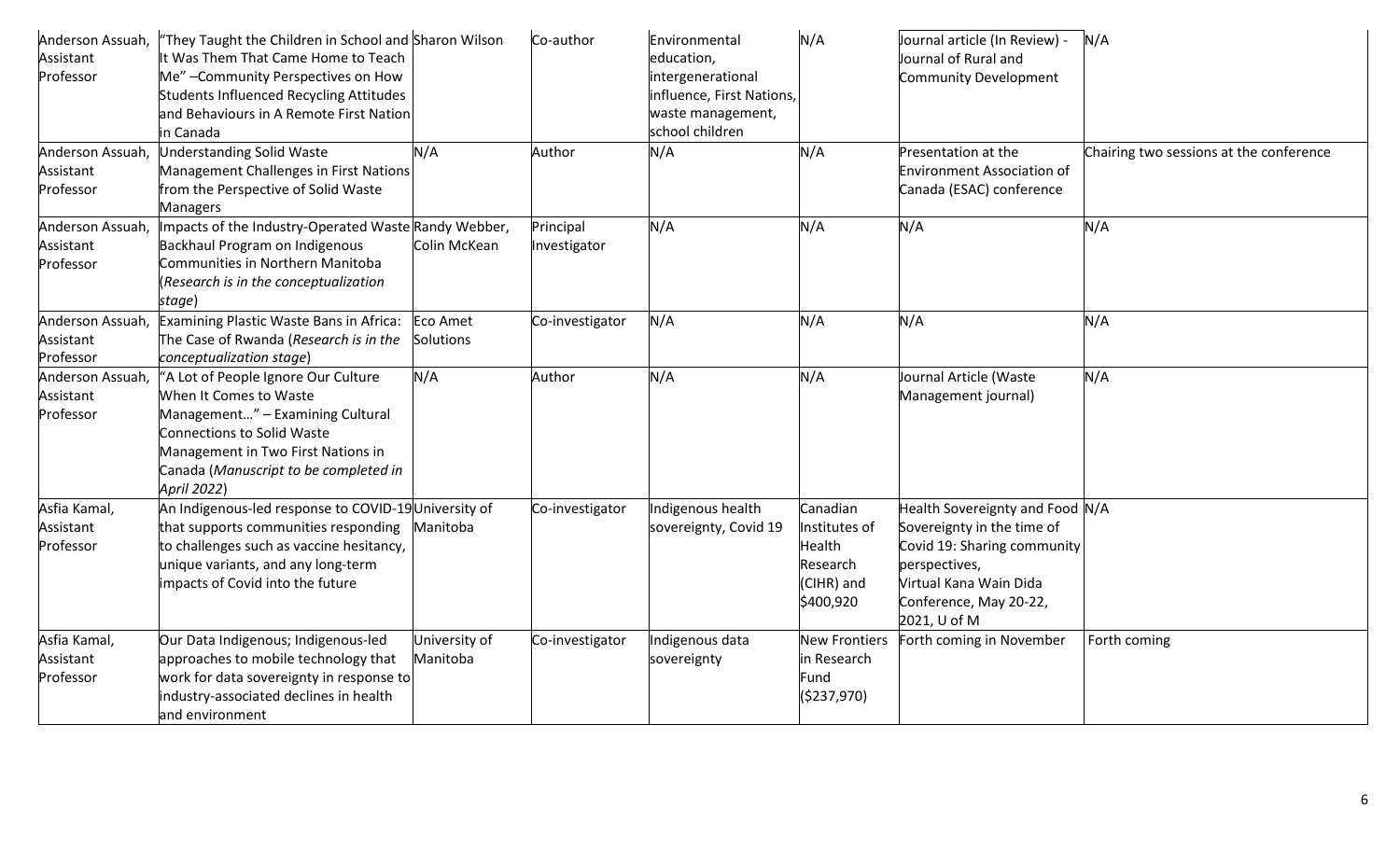| Asfia Kamal,<br>Assistant<br>Professor | Weaving our culture: Honing local arts<br>with youth and Elders                                                                                                                                                                                                                                                                                                    | <b>UCN, Frontier</b><br>School Division, O-Investigator<br>Pipon-Na-Piwin<br><b>Cree Nation</b> | Principle                 | Indigenous art and<br>intergenerational<br>knowledge sharing                      | <b>UCN Seed</b><br>Grant (\$7000)<br>and Level up<br>( \$1500) | Forth coming April 2022                                                                                                                                                                                                      | Forth coming April 2022                                                                                                                              |
|----------------------------------------|--------------------------------------------------------------------------------------------------------------------------------------------------------------------------------------------------------------------------------------------------------------------------------------------------------------------------------------------------------------------|-------------------------------------------------------------------------------------------------|---------------------------|-----------------------------------------------------------------------------------|----------------------------------------------------------------|------------------------------------------------------------------------------------------------------------------------------------------------------------------------------------------------------------------------------|------------------------------------------------------------------------------------------------------------------------------------------------------|
| Asfia Kamal,<br>Assistant<br>Professor | Long term health impact of residential<br>school diet: Focused life story interview Cree Nation<br>with Elders in Opaskwayak Cree Nation                                                                                                                                                                                                                           | UCN, Opaskwayak Principle                                                                       | Investigator              | TRC, Health impact of<br><b>Residential school</b>                                | <b>UCN Seed</b><br>Grant (\$7000)<br>and Level up<br>( \$1500) | Forth coming April 2022                                                                                                                                                                                                      | Forth coming April 2022                                                                                                                              |
| Asfia Kamal,<br>Assistant<br>Professor | Aboriginal health and food sovereignty<br>in the time of Covid 19                                                                                                                                                                                                                                                                                                  | UCN, Misipawastik Principle<br>Cree Nation, O-<br>Pipon-Na-Piwin<br><b>Cree Nation</b>          | Investigator              | and based knowledge, UCN Seed<br>Indigenous health and<br>food                    | Grant (\$7000)<br>and Level up<br>(52800)                      | Forthcoming in June, 2022                                                                                                                                                                                                    | Indigenous Food and Health Sovereignty in<br>Time of Covid: Stories and Insights from<br>Communities, Webinar at UCN, Feb 14 <sup>th</sup> ,<br>2022 |
| Asfia Kamal,<br>Assistant<br>Professor | Ithino Maskikeyah (Medicines from the<br>land)                                                                                                                                                                                                                                                                                                                     | UCN, MakeWay<br>Foundation, O-<br>Pipon-Na-Piwin<br><b>Cree Nation</b>                          | Principle<br>Investigator | and based knowledge N/A                                                           |                                                                | Aboriginal land-based<br>Medicine poster, Ithino<br>Maskikeyah (Medicines from<br>the land), published March<br>31 2022, presentation is forth<br>coming.                                                                    | Forth Coming May 2022                                                                                                                                |
| Greg Stott,<br>Assistant<br>Professor  | Nexus of Family and Empire: The Glen<br>Oak Letters. Transcription of a private<br>collection of letters that flowed to the<br>Glen Oak Post Office in Caradoc<br>Township, Middlesex County, Canada<br>West (later Ontario) from the 1850s to<br>the early 1900s. Letters from Scotland,<br>Ireland, New Zealand, the United States,<br>and other parts of Canada | N/A                                                                                             | Principal<br>investigator | etters, family, British<br>Empire,                                                | N/A                                                            | The plan is to annotate the<br>transcribed letters and<br>publish in book form or<br>online and then possibly<br>produce an article for a<br>iournal like "Journal of Family<br>History" (SAGE) or "Ontario<br>History" etc. | Bringing recognition of research of UCN to a<br>broader academic audience                                                                            |
| Greg Stott,<br>Assistant<br>Professor  | "Dear Wife and Children": The Civil War N/A<br>Letters of Private John Q. Amadon of<br>Marshfield, Vermont, 1863-1865                                                                                                                                                                                                                                              |                                                                                                 | Principal<br>investigator | Vermont, letters,<br>American Civil War                                           | N/A                                                            | the article to be submitted to broader academic audience<br>a journal such as "Vermont<br>History". This project has<br>delayed due to inability to<br>travel to Vermont archives<br>due to pandemic.                        | The plan is for completion of Bringing recognition of research of UCN to a                                                                           |
| Greg Stott,<br>Assistant<br>Professor  | (Preliminary) Historical Development<br>Along the Ausable River, to 1914. An<br>examination of the economic and social<br>development along the river between<br>Grand Bend and Port Franks, Ontario.<br>Delayed due to extreme pandemic                                                                                                                           | N/A                                                                                             | Principal<br>Researcher   | Ausable River, logging, N/A<br>Indigenous<br>Communities,<br>Recreation, Cottages |                                                                | Hopeful to be published in a<br>book form ca. 2024 or 2025                                                                                                                                                                   | Bringing recognition of research of UCN to a<br>broader academic audience                                                                            |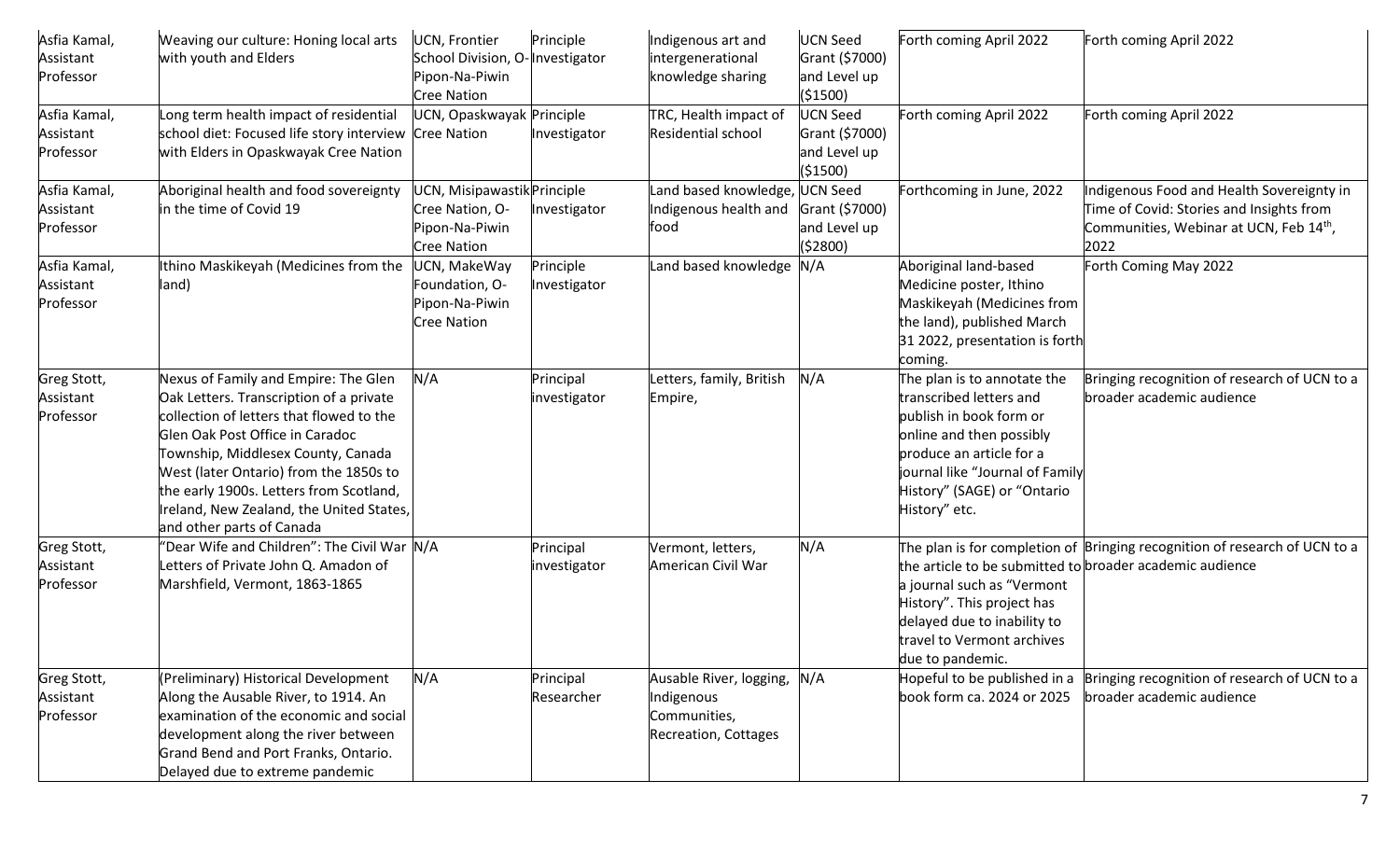|                                           | restrictions on archives.                                                                                                                                                                                                                    |                                                                                             |                         |                                                                 |                                                        |                                                                                                                                                                         |                                                                                                                                           |
|-------------------------------------------|----------------------------------------------------------------------------------------------------------------------------------------------------------------------------------------------------------------------------------------------|---------------------------------------------------------------------------------------------|-------------------------|-----------------------------------------------------------------|--------------------------------------------------------|-------------------------------------------------------------------------------------------------------------------------------------------------------------------------|-------------------------------------------------------------------------------------------------------------------------------------------|
| Greg Stott,<br>Assistant<br>Professor     | "A Durned Rough Hole" A History of<br>Rock Glen, Ontario<br>A study of a "natural area" that has<br>been used for industrial, recreational,<br>environmental, and paleontology                                                               | N/A                                                                                         | Principal<br>Researcher | N/A                                                             | N/A                                                    | Plans are to publish a full<br>booklet (approximately 30-40 broader academic audience<br>pages) and possibly submit a<br>scholarly article to say<br>"Ontario History". | Bringing recognition of research of UCN to a                                                                                              |
| Greg Stott,<br>Assistant<br>Professor     | Heritage Sarnia-Lambton Heritage Hour N/A<br><b>Panel Talks</b><br>Lambton Calamities, April 15,<br>2021<br>On the Lam in Lambton, June<br>17, 2021<br>Lambton's Haunted History,<br>October 25, 2021<br>Women of Lambton, March 10,<br>2022 |                                                                                             | Panelist                | <b>Local History</b>                                            | N/A                                                    | Videos of these online<br>presentations are posted on<br>YouTube                                                                                                        | Contributing to public history                                                                                                            |
| Janice Seto,<br>Instructor                | Participated in required workshop for<br>OCT members: OCT/Commit to Kids:<br>Helping Organizations Prevent Child<br>Sexual Abuse<br>This program is required for Ontario<br><b>Certified Teachers (OCTs)</b>                                 | Ontario College of N/A<br>Teachers (OCT)                                                    |                         | N/A                                                             | N/A                                                    | N/A                                                                                                                                                                     | N/A                                                                                                                                       |
| Joseph Atoyebi,<br>Associate<br>Professor | Finding their Voices and Changing the<br>Narrative: Inspiring Indigenous Student<br>Writers at the University College of the<br>North.                                                                                                       | Ying Kong (Ph.D.),<br>UCN.                                                                  | <b>First Author</b>     | ndigenous students,<br>changing narratives,<br>negative stories | N/A                                                    | Manitoba Association of<br>Teachers of English. Vol. 51<br>2/3. Pp. 28-37.                                                                                              | CLASSMATES - Journal of the Member, UCN Learning Council, 2017 -<br>present<br>Member, UCN Academic Planning<br>Committee, 2019 - present |
| Joseph Atoyebi,<br>Associate<br>Professor | On the Syntax of Reflexives in Yoruba: A Ogbonna<br>Descriptive Perspective.                                                                                                                                                                 | Anyanwu (Ph.D.),<br>University of Uyo,<br>Nigeria                                           | First Author            | Yoruba, Reflexive<br>Constructions, Syntax                      | N/A                                                    | Journal of the Nigerian<br>Language Project. Vol. 2. Pp.<br>$3-17.$                                                                                                     | Member, Language Art Festival committee<br>Member, Learning Council Executive<br>Committee                                                |
| Joseph Atoyebi,<br>Associate<br>Professor | Partnership on University Plagiarism<br>Prevention                                                                                                                                                                                           | Several Canadian, Research<br>European, and collaborator<br>American<br><b>Universities</b> |                         | Plagiarism<br>Digital Scrapbooking<br><b>Strategies</b>         | and Humanities Outaouais<br>Research<br>Council (SSHRC | Social Sciences Université du Québec en                                                                                                                                 | N/A                                                                                                                                       |
| Joseph Atoyebi,<br>Associate<br>Professor | Publication of UCN Student Journal,<br>Muses from the North, seventh issue,<br>fall 2020                                                                                                                                                     | Ying Kong (Ph.D.), Principal<br>UCN.                                                        |                         | Student Journal,<br>Publication, Covid-19                       | <b>FABS</b>                                            | m%20The%20North%20-<br>%20Issue%207.pdf                                                                                                                                 | https://www.ucn.ca/sites/mf Publication of UCN Student Journal, Muses<br>tn/Documents/Muses%20Frofrom the North, seventh issue, fall 2020 |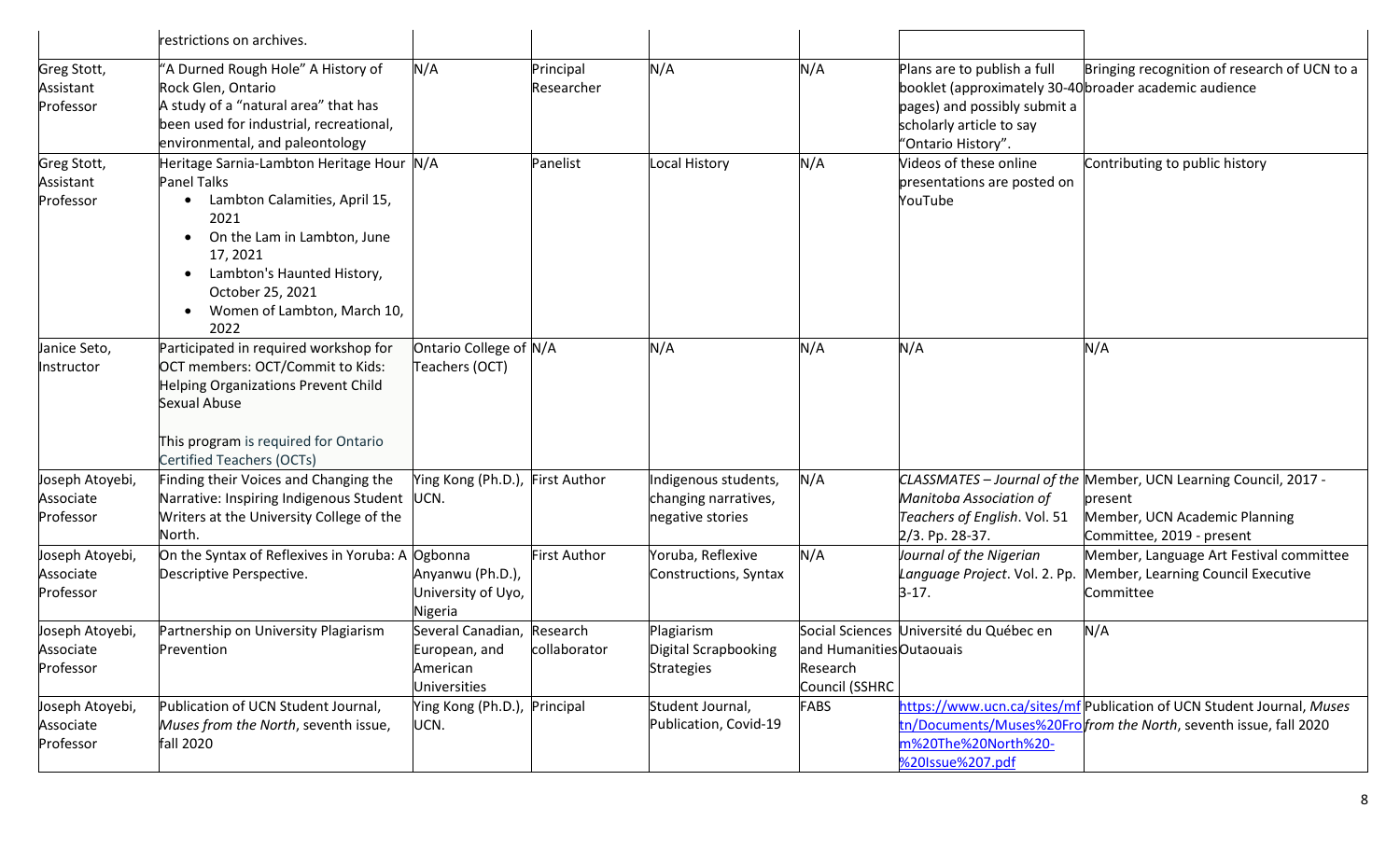| Joseph Atoyebi,<br>Associate<br>Professor    | Publication of UCN Student Journal,<br>Muses from the North, seventh issue,<br>spring 2021                                                  | Ying Kong (Ph.D.), Principal<br>UCN.                                                                  |                           | Student Journal,<br>Publication, knowledge<br>about land                                                                         | FABS                                                                           | m%20The%20North%20-<br>%20Issue%208.pdf                         | https://www.ucn.ca/sites/mf Publication of UCN Student Journal,<br>tn/Documents/Muses%20FroMuses from the North, seventh issue,<br>spring 2021                       |
|----------------------------------------------|---------------------------------------------------------------------------------------------------------------------------------------------|-------------------------------------------------------------------------------------------------------|---------------------------|----------------------------------------------------------------------------------------------------------------------------------|--------------------------------------------------------------------------------|-----------------------------------------------------------------|----------------------------------------------------------------------------------------------------------------------------------------------------------------------|
| Joseph Atoyebi,<br>Associate<br>Professor    | Studying in Challenging Times:<br>Reflections on the COVID-19 Pandemic<br>by Indigenous Students at the University<br>College of the North. | Ying Kong (Ph.D.), Principal<br>UCN.                                                                  |                           | Reflections, Covid-19,<br>Coping Mechanisms                                                                                      | Kana Wai Dida<br>Conference,<br>University of<br>Manitoba, May<br>20-23, 2021. | atch?v=TdI7BE5hoK0&t=207<br>5s.                                 | https://www.youtube.com/wStudying in Challenging Times: Reflections on<br>the COVID-19 Pandemic by Indigenous<br>Students at the University College of the<br>North. |
| Joseph Atoyebi,<br>Associate<br>Professor    | Environmental Decolonization and the<br>Search for Carbon Democracy in Literary University of<br>and Performance Spaces                     | Stephen Okpadah Guest Editor<br>Warwick, UK<br>Evelyn O'Malley<br>(Ph.D.) University<br>of Exeter, UK |                           | Academic Journal                                                                                                                 | N/A                                                                            | Lamar Journal of the<br>Humanities (Thematic Issue<br>for 2023) | N/A                                                                                                                                                                  |
| Katrin Stedronsky,<br>Assistant<br>Professor | Learning to braid indigenous ways of<br>knowing with western approaches to<br>teach the natural sciences.<br>2021-present                   | UCN                                                                                                   | Principle<br>Investigator | Indigenous ways of<br>knowing, tow-eyed<br>seeing, western<br>science, natural<br>sciences                                       | N/A                                                                            | N/A                                                             | Registered to attend 2022 Turtle Island<br>Indigenous Science Conference                                                                                             |
| Katrin Stedronsky,<br>Assistant<br>Professor | Examining ethnic/racial diversity in<br>clinical drug trials: a systematic review.<br>2021-present                                          | <b>UCN</b>                                                                                            | Principle<br>Investigator | Clinical trial design,<br>indigenous participants,<br>ethnic diversity, racial<br>diversity, inclusion and<br>exclusion criteria | N/A                                                                            | N/A                                                             | N/A                                                                                                                                                                  |
| Katrin Stedronsky,<br>Assistant<br>Professor | Coronavirus/COVID-19 impact on<br>Northern Manitoba Communities. A<br>review of published national and<br>provincial data.<br>2021-present  | <b>UCN</b>                                                                                            | Principle<br>Investigator | Systematic review,<br>health impact,<br>underlying<br>comorbidities, severity<br>versus seriousness                              | N/A                                                                            | N/A                                                             | Contribution to Public service presentations<br>to UCN staff and students                                                                                            |
| Katrin Stedronsky,<br>Assistant<br>Professor | Coronavirus/COVID-19: Newest<br>Developments and Busting Myths.<br>January 2021                                                             | UCN                                                                                                   | Presenter                 | Coronavirus, COVID-19, N/A<br>viral infection, global,<br>national and provincial<br>COVID-19 cases                              |                                                                                | <b>Virtual Presentation</b>                                     | Public service to UCN staff and students.<br>Presented the latest on the emergence of<br>Coronavirus/COVID-19.                                                       |
| Katrin Stedronsky,<br>Assistant<br>Professor | Coronavirus/COVID-19: Vaccines<br>and Variants.<br>May 2021                                                                                 | <b>UCN</b>                                                                                            | Presenter                 | Coronavirus, COVID-19, N/A<br>viral infection, global,<br>national and provincial<br>COVID-19 cases                              |                                                                                | <b>Virtual Presentation</b>                                     | Public service to UCN staff and students.<br>Presented the latest on the emergence of<br>Coronavirus/COVID-19.                                                       |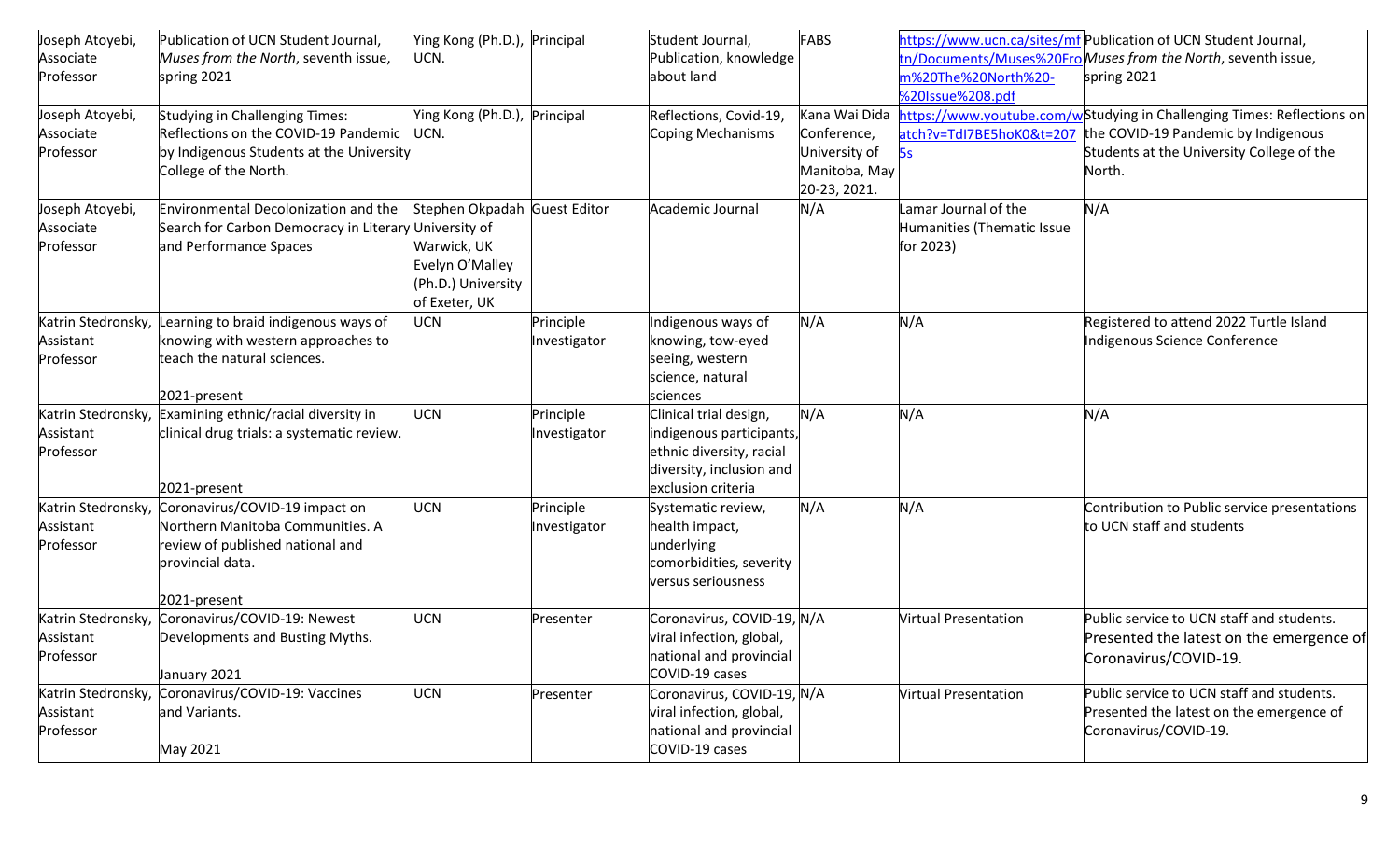|                        | Katrin Stedronsky, Coronavirus/COVID-19:            | <b>UCN</b> | Presenter       | Coronavirus, COVID-19, N/A                           |                 | <b>Virtual Presentation</b> | Public service to UCN staff and students.     |
|------------------------|-----------------------------------------------------|------------|-----------------|------------------------------------------------------|-----------------|-----------------------------|-----------------------------------------------|
| Assistant              | Immunization, the Delta Variant,                    |            |                 | viral infection, global,                             |                 |                             | Presented the latest on the emergence of      |
| Professor              | and the 4th Wave.                                   |            |                 | national and provincial                              |                 |                             | Coronavirus/COVID-19.                         |
|                        |                                                     |            |                 | COVID-19 cases                                       |                 |                             |                                               |
|                        | September 2021                                      |            |                 |                                                      |                 |                             |                                               |
| Katrin Stedronsky,     | Coronavirus/COVID-19: The 4th                       | <b>UCN</b> | Presenter       | Coronavirus, COVID-19, N/A                           |                 | <b>Virtual Presentation</b> | Public service to UCN staff and students.     |
| Assistant              | Wave, Breakthrough Infections                       |            |                 | viral infection, global,                             |                 |                             | Presented the latest on the emergence of      |
| Professor              | and Vaccinations in Children.                       |            |                 | national and provincial<br>COVID-19 cases            |                 |                             | Coronavirus/COVID-19.                         |
|                        | October 2021-present                                |            |                 |                                                      |                 |                             |                                               |
|                        | Katrin Stedronsky, Can a low (near-net-zero) energy | <b>UCN</b> | Co-investigator | Greenhouse,                                          | <b>UCN SEED</b> | <b>Virtual Presentation</b> | Presented to students in Environmental        |
| Assistant              | modular greenhouse be a viable                      |            |                 | with Dr. Anderson sustainability, near-net funding @ |                 |                             | <b>Science Class</b>                          |
| Professor              | option for strengthening food                       |            | Assuah and Rob  | zero, northern                                       | \$4500.00       |                             |                                               |
|                        | sovereignty, community health,                      |            | Penner          | Manitoba, raised-bed                                 |                 |                             |                                               |
|                        | and student learning opportunities                  |            |                 | growing system,                                      |                 |                             |                                               |
|                        | in communities north of the 53rd                    |            |                 | hydroponics system,                                  |                 |                             |                                               |
|                        | parallel?                                           |            |                 | compost tower                                        |                 |                             |                                               |
|                        | December 2021                                       |            |                 |                                                      |                 |                             |                                               |
|                        | Katrin Stedronsky, Coronavirus/COVID-19: What's     | <b>UCN</b> | Presenter       | Coronavirus, COVID-19, N/A                           |                 | <b>Virtual Presentation</b> | Public service to UCN staff and students.     |
| Assistant              | Goin' on Omicron                                    |            |                 | viral infection, global,                             |                 |                             | Presented the latest on the emergence of      |
| Professor              |                                                     |            |                 | national and provincial                              |                 |                             | Coronavirus/COVID-19.                         |
|                        | January 2022 - postponed                            |            |                 | COVID-19 cases                                       |                 |                             |                                               |
| Katrin Stedronsky, N/A |                                                     | <b>UCN</b> | N/A             | N/A                                                  | N/A             | N/A                         | Active member of UCN's Animal Care            |
| Assistant              |                                                     |            |                 |                                                      |                 |                             | Committee.                                    |
| Professor              |                                                     |            |                 |                                                      |                 |                             |                                               |
|                        |                                                     |            |                 |                                                      |                 |                             | This committee focuses on providing a         |
|                        |                                                     |            |                 |                                                      |                 |                             | vehicle for animal research at UCN that is in |
|                        |                                                     |            |                 |                                                      |                 |                             | line with the Canadian Council of Animal      |
|                        |                                                     |            |                 |                                                      |                 |                             | Care guidelines.                              |
|                        |                                                     |            |                 |                                                      |                 |                             | The committee reviews and monitors animal     |
|                        |                                                     |            |                 |                                                      |                 |                             | care research and practices conducted by      |
|                        |                                                     |            |                 |                                                      |                 |                             | researchers within UCN and its surrounding    |
|                        |                                                     |            |                 |                                                      |                 |                             | communities.                                  |
| Katrin Stedronsky, N/A |                                                     | <b>UCN</b> | N/A             | N/A                                                  | N/A             | N/A                         | Chair, Tenure & Promotion Committee           |
| Assistant              |                                                     |            |                 |                                                      |                 |                             | This committee focuses on reviewing and       |
| Professor              |                                                     |            |                 |                                                      |                 |                             | making recommendations for tenure and/or      |
|                        |                                                     |            |                 |                                                      |                 |                             | promotion at UCN                              |
|                        |                                                     |            |                 |                                                      |                 |                             | Currently developing tenure and promotion     |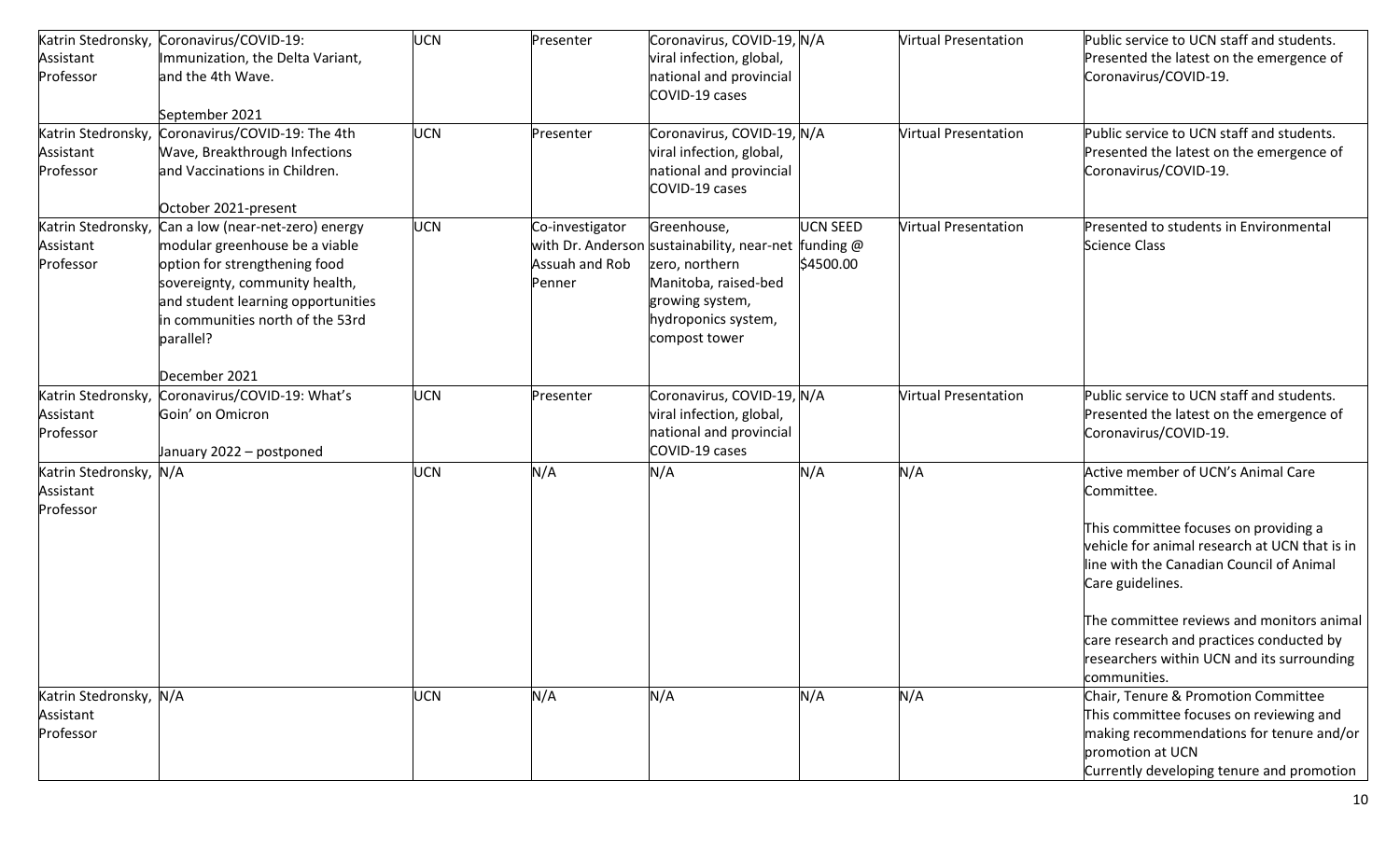|                        |                                       |                                    |             |                              |                      |                                | processes.                                                                 |
|------------------------|---------------------------------------|------------------------------------|-------------|------------------------------|----------------------|--------------------------------|----------------------------------------------------------------------------|
| Katrin Stedronsky, N/A |                                       | <b>UCN</b>                         | N/A         | N/A                          | N/A                  | N/A                            | Faculty member, Research Ethics Board                                      |
| Assistant              |                                       |                                    |             |                              |                      |                                | This committee focuses on reviewing and                                    |
| Professor              |                                       |                                    |             |                              |                      |                                | approving research studies that involve                                    |
|                        |                                       |                                    |             |                              |                      |                                | human participants.                                                        |
| Katrin Stedronsky, N/A |                                       | <b>UCN</b>                         | N/A         | N/A                          | N/A                  | N/A                            | Faculty member, FABS COVID Committee                                       |
| Assistant              |                                       |                                    |             |                              |                      |                                |                                                                            |
| Professor              |                                       |                                    |             |                              |                      |                                |                                                                            |
| Katrin Stedronsky, N/A |                                       | <b>UCN</b>                         | N/A         | N/A                          | N/A                  | N/A                            | Faculty member, Sustainability Committee                                   |
| Assistant              |                                       |                                    |             |                              |                      |                                | This committee is focused on bringing                                      |
| Professor              |                                       |                                    |             |                              |                      |                                | sustainability practices to UCN.                                           |
| Katrin Stedronsky, N/A |                                       | <b>UCN</b>                         | N/A         | N/A                          | N/A                  | N/A                            | Faculty member, UCN Learning Council                                       |
| Assistant              |                                       |                                    |             |                              |                      |                                |                                                                            |
| Professor              |                                       |                                    |             |                              |                      |                                |                                                                            |
| Katrin Stedronsky, N/A |                                       | Research                           | N/A         | N/A                          | N/A                  | N/A                            | Active Member of Research Manitoba's                                       |
| Assistant              |                                       | Manitoba                           |             |                              |                      |                                | Research Advisory Committee (RAC) (2019-                                   |
| Professor              |                                       |                                    |             |                              |                      |                                | present).                                                                  |
|                        |                                       |                                    |             |                              |                      |                                |                                                                            |
|                        |                                       |                                    |             |                              |                      |                                | The RAC provides strategic advice and makes                                |
|                        |                                       |                                    |             |                              |                      |                                | recommendations to the Research Manitoba                                   |
|                        |                                       |                                    |             |                              |                      |                                | Board on research-related and peer review                                  |
|                        |                                       |                                    |             |                              |                      |                                | opportunities and activities in Manitoba.                                  |
| Nelson Leaske,         | Waskawemakanwa Mecimwaci              | University College  Instructor and |             | Knowledge,                   | Province of          | In-class                       | On-going research through internet only no                                 |
| Instructor             | Isihtwawina (formerly Tradition and   | of the North and                   | facilitator | Comprehension,               | Manitoba Via         |                                | Metis History, United Nationstravelling related research but would like to |
|                        | Change) - An Aboriginal Perspective   | Regional Centre's. Elders          |             | <b>Application, Analysis</b> | University           | Declaration - Rights of        | visit sites of highly importance in-person. As                             |
|                        | Course ABS.1001.                      | Community-based                    |             | and Evaluation               | College of the       | Indigenous People,             | an example, Smithsonian Museum in New                                      |
|                        | At the duly convened meeting of the   | Services Contracts.                |             |                              | North. 2017          |                                | Aboriginal and Treaty Rights, York, USA, A University or College in Yellow |
|                        | Learning Council April 23, 2013, that |                                    |             | <b>UCN MISSION</b>           | <b>Budget Centre</b> | Feast and meaning of the       | knife in the Northwest Territories, and/or                                 |
|                        | the Learning Council approves,        |                                    |             | University College of        | 33002 -              | traditional feast, Residential | attend related topic cultural celebrations and                             |
|                        | beginning September, 2014,            |                                    |             | the North serves             | \$135,900.00.        | School, Truth and              | festivals such as the Festival De Voyageur,                                |
|                        | Tradition and Change be required for  |                                    |             | Northern communities         |                      | reconciliation, Aboriginal     | Metis Annual General Assemblies, and any                                   |
|                        | graduation for all new students       |                                    |             | and people with              |                      | Organizations and their        | related First Nations legislative forums.                                  |
|                        | enrolling at UCN, regardless of       |                                    |             | education, training,         |                      |                                | Functions and Contemporary December 2015, the Truth and Reconciliation     |
|                        | program.                              |                                    |             | teaching, learning and       |                      | Issues as they arise through   | Report was released and on June 2017                                       |
|                        |                                       |                                    |             | research, while being        |                      | legislative announcement by    | United Nations on The Declaration on The                                   |
|                        |                                       |                                    |             | inclusive and respectful     |                      | all levels of Government's     | Rights of Indigenous Peoples was released.                                 |
|                        |                                       |                                    |             | of diverse Indigenous        |                      |                                | and invite guest speakers and Today, many Institutions UCN included        |
|                        |                                       |                                    |             | and Northern values.         |                      | Elders.                        | continue to delivery education and                                         |
|                        |                                       |                                    |             |                              |                      |                                | informational updates. UCN continues to                                    |
|                        |                                       |                                    |             | <b>UCN VISION</b>            |                      | Since March 12, 2020, the      | hold TRC Conferences on a yearly basis. A                                  |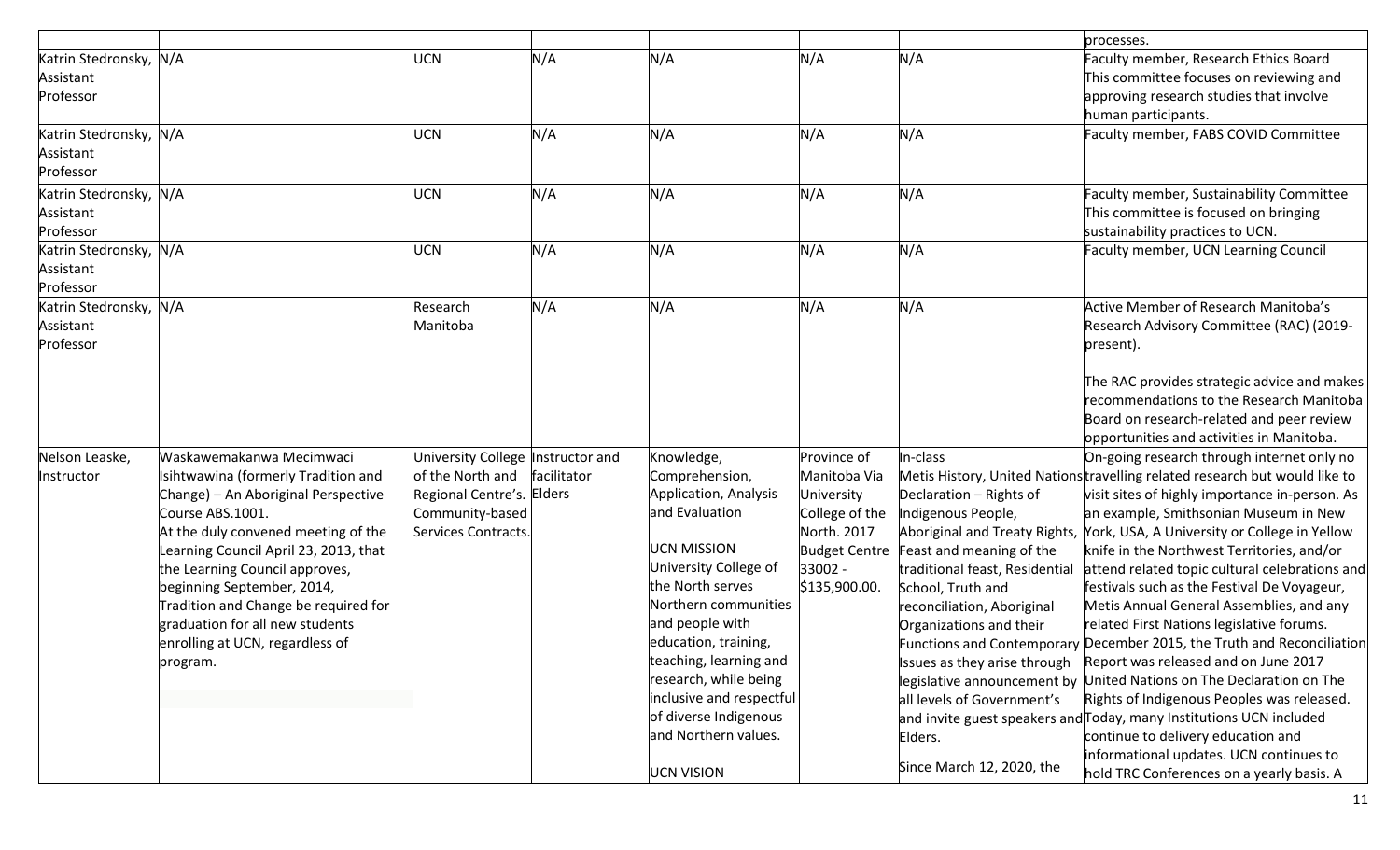|                |                                              |                     |                | Guided by the Seven                |                   | pandemic of Covid-19 caused committee member |     |
|----------------|----------------------------------------------|---------------------|----------------|------------------------------------|-------------------|----------------------------------------------|-----|
|                |                                              |                     |                | Sacred Teachings,                  |                   | JCN to change and realign                    |     |
|                |                                              |                     |                | University College of              |                   | ways to instructional delivery               |     |
|                |                                              |                     |                | the North is building              |                   | due to the restriction orders                |     |
|                |                                              |                     |                | better futures for a               |                   | and guidelines from UCN and                  |     |
|                |                                              |                     |                | stronger North.                    |                   | the Provincial Educational                   |     |
|                |                                              |                     |                | UCN acknowledges that              |                   | Ministry. All Instructional                  |     |
|                |                                              |                     |                | we are on the                      |                   | delivery was done by                         |     |
|                |                                              |                     |                | traditional territories            |                   | Virtually and where Covid-19                 |     |
|                |                                              |                     |                | and homelands of                   |                   | protocols were satisfied and                 |     |
|                |                                              |                     |                | many Indigenous                    |                   | meet, face to Face was                       |     |
|                |                                              |                     |                | peoples, who have                  |                   | allowed. January 2022,                       |     |
|                |                                              |                     |                | existed here since time            |                   | Hybrid teaching is now being                 |     |
|                |                                              |                     |                | immemorial. The First              |                   | made available.                              |     |
|                |                                              |                     |                | Nations in the area that           |                   |                                              |     |
|                |                                              |                     |                | <b>UCN</b> serves entered          |                   |                                              |     |
|                |                                              |                     |                | into treaty relationships          |                   |                                              |     |
|                |                                              |                     |                | with the Crown and the             |                   |                                              |     |
|                |                                              |                     |                | territory has also                 |                   |                                              |     |
|                |                                              |                     |                | become home to other               |                   |                                              |     |
|                |                                              |                     |                | Indigenous peoples. We             |                   |                                              |     |
|                |                                              |                     |                | uphold the treaties and            |                   |                                              |     |
|                |                                              |                     |                | collaborate with all               |                   |                                              |     |
|                |                                              |                     |                | Indigenous peoples to              |                   |                                              |     |
|                |                                              |                     |                | share truth,                       |                   |                                              |     |
|                |                                              |                     |                | reconciliation and                 |                   |                                              |     |
|                |                                              |                     |                | learning. (January 2022)           |                   |                                              |     |
| Noreen Barlas, | Covid-19 and the Impact on First             | <b>UCN</b>          | Noreen Barlas, | N/A                                | <b>SEED Grant</b> | Study presented to Faculty                   | N/A |
| Instructor     | Nation Women's Safety                        |                     | Principal      |                                    |                   | and is used within courses.                  |     |
|                |                                              |                     | Investigator   |                                    |                   | Publication is in process.                   |     |
|                |                                              |                     |                |                                    |                   |                                              |     |
|                |                                              |                     | Paulene        |                                    |                   |                                              |     |
|                |                                              |                     | Ballantyne,    |                                    |                   |                                              |     |
|                |                                              |                     | Student        |                                    |                   |                                              |     |
|                |                                              |                     | Researcher,    |                                    |                   |                                              |     |
| Oye Abioye,    | Relieving<br>Poverty through                 | RailwayDr. Eguruze, | Principal      | Railway, development, Self-funding |                   | Under review                                 | N/A |
| Instructor     | Transport Development in Nigeria AmidStanley |                     | investigator   | poverty                            |                   |                                              |     |
|                | Covid-19<br>pandemic,<br>using social        |                     |                |                                    |                   |                                              |     |
|                | marketing techniques: A review of            |                     |                |                                    |                   |                                              |     |
|                | conceptual development and contextual        |                     |                |                                    |                   |                                              |     |
|                | paper. Joint paper, in Progress.             |                     |                |                                    |                   |                                              |     |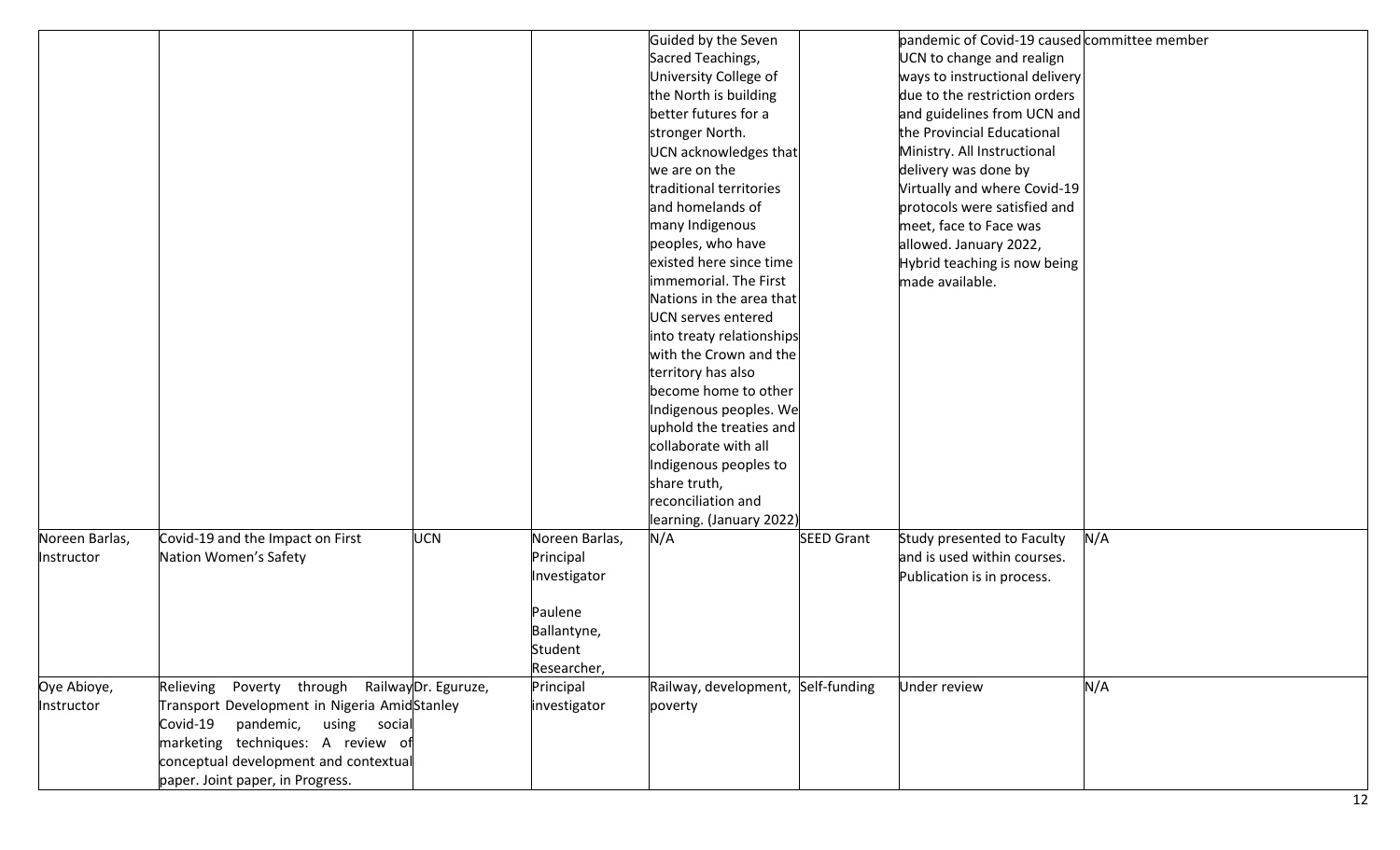| Oye Abioye,         | A Literature Review of Privatization   | N/A                | Principal        | Privatization, models,      | N/A        | International Journal of     | N/A                                                       |
|---------------------|----------------------------------------|--------------------|------------------|-----------------------------|------------|------------------------------|-----------------------------------------------------------|
| Instructor          | Models, Theoretical Framework for      |                    | investigator     | theoretical framework       |            | <b>Finance and Economics</b> |                                                           |
|                     | Nigerian Railway Corporation           |                    |                  |                             |            | Under review                 |                                                           |
|                     | Privatization. Submitted to            |                    |                  |                             |            |                              |                                                           |
|                     | International Journal of Finance and   |                    |                  |                             |            |                              |                                                           |
|                     | Economics - Under peer review.         |                    |                  |                             |            |                              |                                                           |
| Oye Abioye,         | Why Nigerian Railway System is Due     | N/A                | Published        | Railway systems failure N/A |            |                              | https://railbus.com.ng/index. Workshop/conference virtual |
| Instructor          | for Reforms. An interview granted      |                    | interview by     |                             |            | php/home/why-nigerian-       |                                                           |
|                     | Railway Business Magazine. July,       |                    | Railway Business |                             |            | nigerian-railway-system-is-  |                                                           |
|                     | 2021.                                  |                    | Magazine         |                             |            | due-for-reforms-dr-oye-      |                                                           |
|                     |                                        |                    |                  |                             |            | abioye/                      |                                                           |
| Oye Abioye,         | Experiential examination of investors  | N/A                | Principal        | Personality profile,        | N/A        | In progress                  | N/A                                                       |
| Instructor          | personality profile and their attitude |                    | investigator     | horoscope, risk             |            |                              |                                                           |
|                     | to risk and return: An empirical study |                    |                  | tolerance                   |            |                              |                                                           |
|                     | and examination of investors           |                    |                  |                             |            |                              |                                                           |
|                     | horoscope as a determinant factor in   |                    |                  |                             |            |                              |                                                           |
|                     | risk-return decision making. Work in   |                    |                  |                             |            |                              |                                                           |
|                     | Progress.                              |                    |                  |                             |            |                              |                                                           |
| Preston King        | Studied and earned the Project         | Project            | N/A              | Learned current             | N/A        | N/A                          | N/A                                                       |
| Instructor          | Management Professional (PMP)          | Management         |                  | methodologies for agile     |            |                              |                                                           |
|                     | Credential                             | Institute          |                  | and waterfall project       |            |                              |                                                           |
|                     |                                        |                    |                  | management.                 |            |                              |                                                           |
| <b>Preston King</b> | Indigenization of curriculum of the    | <b>UCN</b>         | Lead             | Other                       | N/A        | N/A                          | To ensure continued relevance of the                      |
| Instructor          | Community Economic Development         |                    |                  |                             |            |                              | program in the Northern Manitoba                          |
|                     | program.                               |                    |                  |                             |            |                              | paradigm. Community linkages.                             |
| Preston King        | Continued coursework toward the        | University of      | Student          | Innovation and              | <b>HRD</b> | N/A                          | N/A                                                       |
| Instructor          | Master in Management degree            | Winnipeg           |                  | Technology Leadership       |            |                              |                                                           |
| Preston King        | Current Indigenous Perspectives on     | Dr. Melanie        | Principal        | N/A                         | N/A        | In progress                  | N/A                                                       |
| Instructor          | Canadian Immigration                   | O'gorman,          | Investigator     |                             |            |                              |                                                           |
|                     |                                        | University of      |                  |                             |            |                              |                                                           |
|                     |                                        | Winnipeg (advisor) |                  |                             |            |                              |                                                           |
| Preston King        | N/A                                    | N/A                | N/A              | N/A                         | N/A        | N/A                          | Board member and advisory committee chair                 |
| Instructor          |                                        |                    |                  |                             |            |                              | for Northwest Immigrant Services in The Pas               |
|                     |                                        |                    |                  |                             |            |                              | and Swan River                                            |
| Selvin Peter,       | Theoretical analysis of droplet        | N/A                | Principal        | Buoyancy, gravitational     |            | Work in progress             | Contribution to academic research                         |
| Associate           | dispersion under various conditions    |                    | Investigator     | force, density of           |            |                              |                                                           |
| Professor           |                                        |                    |                  | droplets                    |            |                              |                                                           |
|                     |                                        |                    |                  |                             |            |                              |                                                           |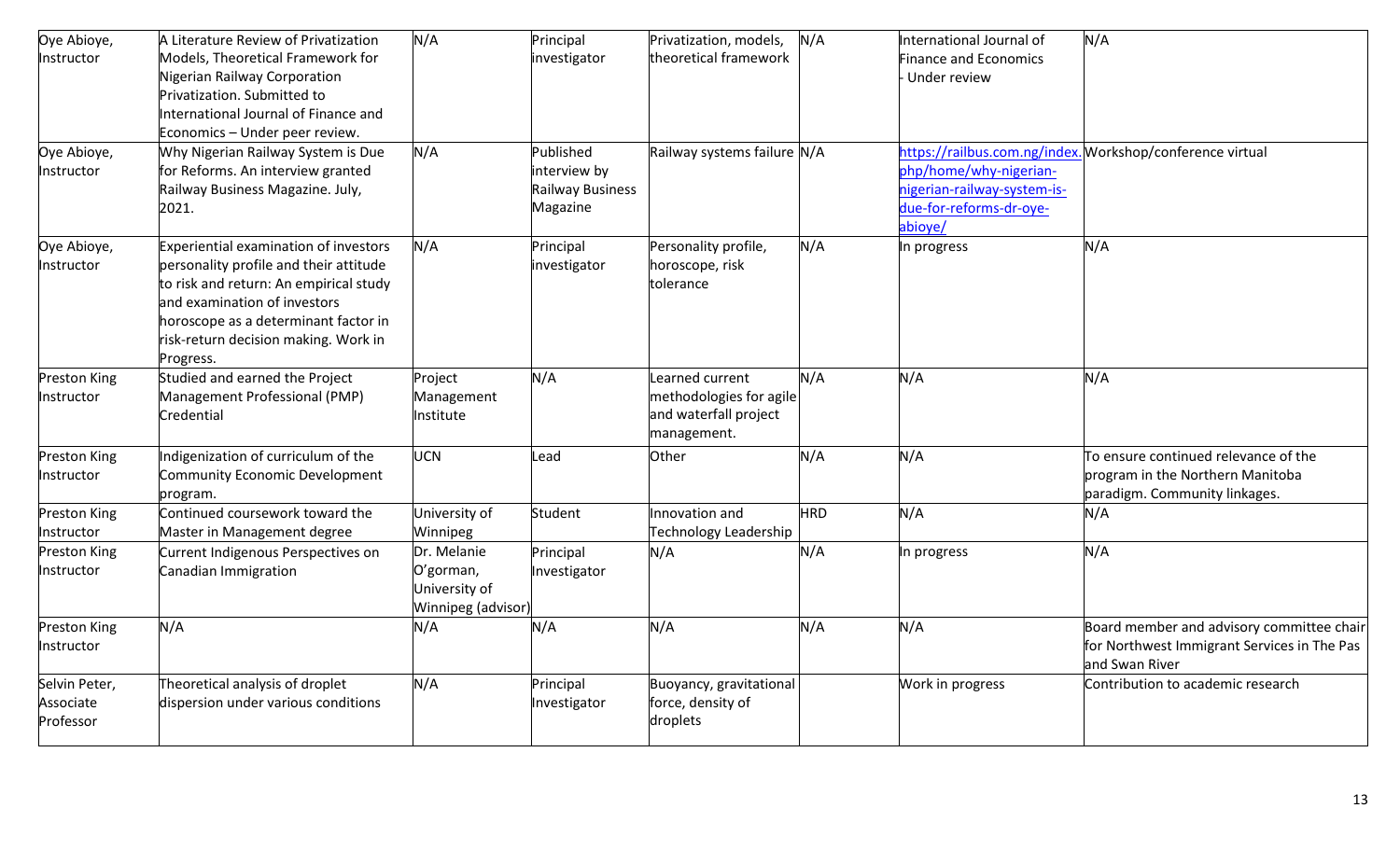| Selvin Peter,              | Mathematical Modelling of Indoor Air                                            | N/A                          | Principal                 | Air quality,                             |                    | Work in progress - Data          | Service to UCN community, contribution to                                                                   |
|----------------------------|---------------------------------------------------------------------------------|------------------------------|---------------------------|------------------------------------------|--------------------|----------------------------------|-------------------------------------------------------------------------------------------------------------|
| Associate                  | Pollution                                                                       |                              | Investigator              | Particulates,                            |                    | collection                       | academic research                                                                                           |
| Professor                  |                                                                                 |                              |                           | CO2, CO, flow rate                       |                    |                                  |                                                                                                             |
| Selvin Peter,              | The Effect of the Operation of Jenpeg                                           | Danielle Garrioch, Principal |                           | Chloroalkanes, pH,                       | <b>CREATE H2O,</b> | Presented at the 3rd Annual      | Services to UCN Aboriginal communities;                                                                     |
| Associate                  | Generating Station on Water Conditions Cross Lake                               |                              | Investigator              | phosphates, nitrates,                    | NSERC-             | <b>First Nation Water Rights</b> | publication of work                                                                                         |
| Professor                  | of Cross Lake.                                                                  | Pimicikamak First            |                           | bacterial count,                         | University of      | Research Conference, May         |                                                                                                             |
|                            |                                                                                 | Nation)                      |                           | residual chlorine,                       | Manitoba           | 26-27, 2016 University of        |                                                                                                             |
|                            |                                                                                 |                              |                           | cistern                                  |                    | Manitoba, Winnipeg.              |                                                                                                             |
|                            |                                                                                 |                              |                           |                                          |                    | Further data Collection-On       |                                                                                                             |
|                            |                                                                                 |                              |                           |                                          |                    | going                            |                                                                                                             |
| Selvin Peter,              | <b>Improving Air Composition and Energy</b>                                     | Gary Melko,                  | Co-Investigator           | Diffusion, flow rate,                    | UCN, Seed          |                                  | Presented at the UCN Forum Contribution to academic research;                                               |
| Associate                  | in Combustion Chambers/Cylinders in                                             | College of Trades            |                           | molecular sieve,                         | Funding            | on Teaching, Learning and        | publication of work                                                                                         |
| Professor                  | Diesel Engine using Membrane                                                    | and Technology,              |                           | porosity, permeability                   |                    | Research, October 28, 2016       |                                                                                                             |
|                            | Technology.                                                                     | UCN                          |                           |                                          |                    | University College of the        |                                                                                                             |
|                            |                                                                                 |                              |                           |                                          |                    | North, The Pas, Manitoba.        |                                                                                                             |
|                            |                                                                                 |                              |                           |                                          |                    | On-going.                        |                                                                                                             |
| Selvin Peter,<br>Associate | Improving Water Quality by Monitoring N/A<br>and Removing Diesel Particles from |                              | Principal<br>Investigator | Activated carbon,<br>surface adsorption, |                    | on Teaching, Learning and        | Presented at the UCN Forum Services to UCN Aboriginal communities;<br>contribution to academic research and |
| Professor                  | Source or Semi-Treated Water.                                                   |                              |                           | particle size, porosity,                 |                    | Research, October 28, 2016       | publication of work                                                                                         |
|                            |                                                                                 |                              |                           | filter bed                               |                    | University College of the        |                                                                                                             |
|                            |                                                                                 |                              |                           |                                          |                    | North, The Pas, Manitoba.        |                                                                                                             |
|                            |                                                                                 |                              |                           |                                          |                    | On-going.                        |                                                                                                             |
| Selvin Peter,              | Determination of the Effect of Activated Danielle Garrioch,                     |                              | Principal                 | Carbon bed filtration,                   | CREATE H2O,        |                                  | 4th Annual First Nations' H2OServices to UCN Aboriginal communities;                                        |
| Associate                  | <b>Carbon in Water Treatment Processes</b>                                      | Jndergraduate                | Investigator              | adsoption,                               | NSERC-             | <b>CREATE Conference, Robson</b> | contribution to academic research and                                                                       |
| Professor                  |                                                                                 | Student, UCN                 |                           |                                          | University of      | Hall, University of Manitoba     | publication of work                                                                                         |
|                            |                                                                                 |                              |                           |                                          | Manitoba           | June 1-2, 2017. Further work     |                                                                                                             |
|                            |                                                                                 |                              |                           |                                          |                    | on going.                        |                                                                                                             |
| Selvin Peter,              | <b>Comparison of Water Treatment</b>                                            | A. Farenhorst and Principal  |                           | Source intake,                           | CREATE H2O,        |                                  | 5th Annual First Nations' H2OServices to UCN Aboriginal communities;                                        |
| Associate                  | Processes and Water Quality in three                                            | N. Leclerc,                  | Investigator              | Treatment Methods,                       | NSERC-             | <b>CREATE Conference, Robson</b> | contribution to academic research and                                                                       |
| Professor                  | Northern Manitoba First Nations'                                                | University of                |                           | CI2 versus Hypochlorite University of    |                    | Hall, University of Manitoba     | publication of work                                                                                         |
|                            | Communities                                                                     | Manitoba                     |                           | Solution                                 | Manitoba           | May 17-18, 2018 Further          |                                                                                                             |
|                            |                                                                                 |                              |                           |                                          |                    | work on going.                   |                                                                                                             |
|                            |                                                                                 |                              |                           |                                          |                    |                                  |                                                                                                             |
| Selvin Peter,              | Water quality as it relates to source,                                          | Donald F Jr Dysart Principal |                           | Source intake,                           | CREATE H2O,        |                                  | 5th Annual First Nations' H2OServices to UCN Aboriginal communities;                                        |
| Associate                  | treatment and storage in South Indian                                           | Student, UCN                 | Investigator              | Treatment Methods,                       | NSERC-             |                                  | CREATE Conference, Robson contribution to academic research and                                             |
| Professor                  | Lake (O-Pipon-Na-Piwin Cree Nation),                                            |                              |                           | Cistern,                                 | University of      | Hall, University of Manitoba     | publication of work                                                                                         |
|                            | Manitoba                                                                        |                              |                           | E-Coli, Coliform                         | Manitoba           | May 17-18, 2018 Further          |                                                                                                             |
|                            |                                                                                 |                              |                           |                                          |                    | work on going.                   |                                                                                                             |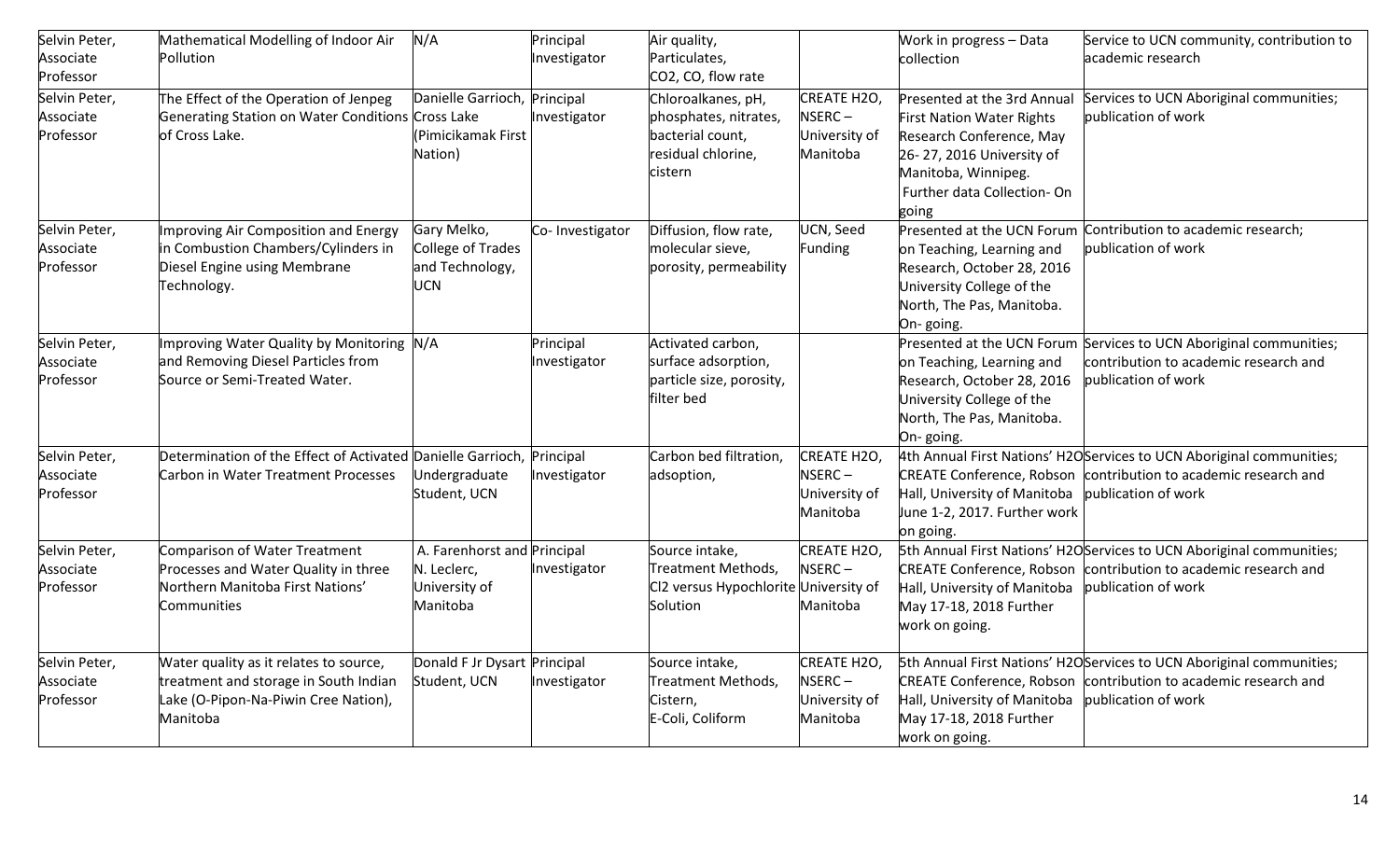| Selvin Peter, | Indoor Air Quality in community                   | Mark Hutchinson,         | Principal       | Volumetric Flow,          | N/A             |                              | Possible publication in Indoor Services to UCN Aboriginal communities; |
|---------------|---------------------------------------------------|--------------------------|-----------------|---------------------------|-----------------|------------------------------|------------------------------------------------------------------------|
| Associate     | Schools: Cormorant- A Case Study with             | student, UCN             | Investigator    | Anemometer,               |                 | Air                          | contribution to academic research and                                  |
| Professor     | <b>Experimental and Analytical Evaluation</b>     |                          |                 | temperature, CO, CO2      |                 |                              | publication of work                                                    |
|               | and Recommendations                               |                          |                 |                           |                 | On-going                     |                                                                        |
| Selvin Peter, | Feasibility and Cost Estimate of Water            | N/A                      | Principal       | Turbidity                 | N/A             | <b>Work in Progress</b>      | Services to UCN Aboriginal and Northern                                |
| Associate     | Analysis Lab in The Pas, Manitoba                 |                          | Investigator    | Spectrophotometric        |                 |                              | communities;                                                           |
| Professor     |                                                   |                          |                 | Analysis                  |                 |                              |                                                                        |
|               |                                                   |                          |                 | <b>Elemental Analysis</b> |                 |                              |                                                                        |
|               |                                                   |                          |                 | COD, BOD, Dissolved       |                 |                              |                                                                        |
|               |                                                   |                          |                 | Oxygen, Total Dissolved   |                 |                              |                                                                        |
|               |                                                   |                          |                 | Solids, Microbiological   |                 |                              |                                                                        |
|               |                                                   |                          |                 | Analysis                  |                 |                              |                                                                        |
| Selvin Peter, | Production of Biodiesel from Wastes               | Gary Melko,              | Co-Investigator | Methanol,                 | Seed Funding    | Alternative Fuel conference  | Services to UCN Aboriginal and Northern                                |
| Associate     | and its Testing                                   | Trades and               |                 | Esterification,           |                 | Work in progress             | communities;                                                           |
| Professor     |                                                   | Technology               |                 | Glycerol, Heating value   |                 |                              | contribution to academic research and                                  |
|               |                                                   |                          |                 |                           |                 |                              | publication of work                                                    |
| Selvin Peter, | Production of methanol from waste and Gary Melko, |                          | Co-Investigator | Land fill                 | N/A             | Alternative Fuel conference  | Services to UCN Aboriginal and Northern                                |
| Associate     | its Testing as a mixed fuel                       | <b>College of Trades</b> |                 | Gasification              |                 | Work in progress             | communities;                                                           |
| Professor     |                                                   | and Technology           |                 | Fermentation              |                 |                              | contribution to academic research and                                  |
|               |                                                   |                          |                 | Condensation              |                 |                              | publication of work                                                    |
| Selvin Peter, | Science Hands on Experiments for                  | Heather Smith,           | Co- Producer    | Density gradient, Gas     | N/A             | Distribution to daycares and | Contribution to Aboriginal and                                         |
| Associate     | Children-Video Production                         | Librarian, The Pas       |                 | evolution, Separation     |                 | programs                     | Northern Children                                                      |
| Professor     |                                                   |                          |                 |                           |                 |                              |                                                                        |
| Selvin Peter, | Determination of Protein and                      | Jeff Stepaniuk,          | Co-Investigator | Liquid Chromatograph,     | Initial stage;  | Proposal                     | Services to Northern Manitoba,                                         |
| Associate     | Carbohydrates concentration in                    | NRMT, UCN                |                 | MS, Phenol-H2SO4          | literature      |                              | Contribution to academic research                                      |
| Professor     | evaluating the health of fishes in                |                          |                 | <b>Assay Test</b>         | search is being |                              |                                                                        |
|               | Tramping Lake using analytical and                |                          |                 |                           | done.           |                              |                                                                        |
|               | instrumental techniques                           |                          |                 |                           |                 |                              |                                                                        |
| Sue Matheson, | 2021 Ray and Pat Browne Award for                 | Popular Culture          | Author          | Academic                  | N/A             | N/A                          | This national award increases the                                      |
| Professor     | Best Edited/Primary Source Work in                | Association              |                 | Scholarly                 |                 |                              | profile and reputation of UCN in the                                   |
|               | Popular and American Culture-The John             |                          |                 |                           |                 |                              | university community at large.                                         |
|               | Ford Encyclopedia (Rowman & Littlefield           |                          |                 |                           |                 |                              |                                                                        |
|               | $ 2019\rangle$                                    |                          |                 |                           |                 |                              |                                                                        |
| Sue Matheson, | Western Area Chair                                | Film & History           | Western Area    | Academic                  | N/A             | Pending (pandemic).          | Increases the profile and reputation of UCN                            |
| Professor     |                                                   | Conference               | Chair           | Scholarly                 |                 |                              | in the university community at large.                                  |
| Sue Matheson, | President                                         | Popular Culture          | President       | Academic                  | N/A             | N/A                          | Increases the profile and reputation of UCN                            |
| Professor     |                                                   | Association              |                 | Scholarly                 |                 |                              | in the university community at large.                                  |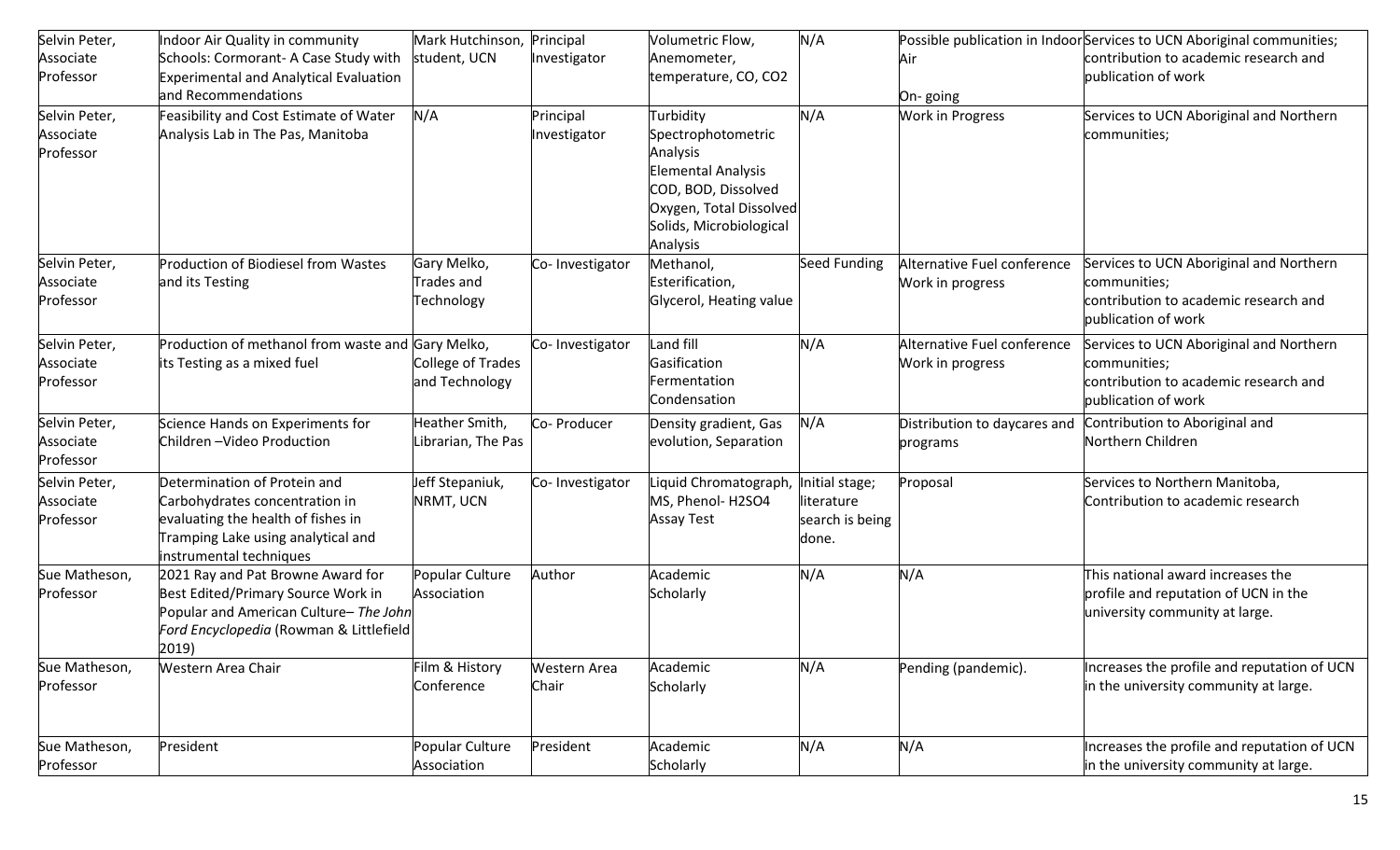| Sue Matheson,              | Theme Issue: American Christmas | The Journal of                                                             | <b>Guest Editor</b>                         | Academic              | N/A | N/A | Increases the profile and reputation of UCN                                                             |
|----------------------------|---------------------------------|----------------------------------------------------------------------------|---------------------------------------------|-----------------------|-----|-----|---------------------------------------------------------------------------------------------------------|
| Professor                  | Publication: TBD                | American Culture                                                           |                                             | Scholarly             |     |     | through service to the university community<br>at large.                                                |
| Sue Matheson,<br>Professor | N/A                             | The Journal of<br>American Culture Editor / Reader                         | <b>Advisory Board</b>                       | Academic<br>Scholarly | N/A | N/A | Increases the profile and reputation of UCN<br>through service to the university community<br>at large. |
| Sue Matheson,<br>Professor | N/A                             | Ekpoma: Journal<br>of Languages and<br>Literary Studies                    | <b>Advisory Board</b><br>Editor / Reader    | Academic<br>Scholarly | N/A | N/A | Increases the profile and reputation of UCN<br>through service to the university community<br>at large. |
| Sue Matheson,<br>Professor | 49.2; 49.3; 49.4; 50.1          | The Journal of<br>Popular Film &<br>Television                             | <b>Book Review</b><br>Editor                | Academic<br>Scholarly | N/A | N/A | Increases the profile and reputation of UCN<br>through service to the university community<br>at large. |
| Sue Matheson,<br>Professor | N/A                             | Cultural Critique                                                          | Reader                                      | Academic<br>Scholarly | N/A | N/A | Increases the profile and reputation of UCN<br>through service to the university community<br>at large. |
| Sue Matheson,<br>Professor | N/A                             | The Polish Journal Reader.<br>of Aesthetics                                |                                             | Academic<br>Scholarly | N/A | N/A | Increases the profile and reputation of UCN<br>through service to the university community<br>at large. |
| Sue Matheson,<br>Professor | N/A                             | Cambridge<br><b>Scholars</b><br>Publishing,<br>Newcastle-on-<br>Tyne, U.K. | Editorial<br>Advisor/Film<br><b>Studies</b> | Academic<br>Scholarly | N/A | N/A | Increases the profile and reputation of UCN<br>through service to the university community<br>at large. |
| Sue Matheson,<br>Professor | N/A                             | <b>McFarland Press</b><br>Jefferson, N.C.                                  | Academic<br>Reviewer                        | Academic<br>Scholarly | N/A | N/A | Increases the profile and reputation of UCN<br>through service to the university community<br>at large. |
| Sue Matheson,<br>Professor | N/A                             | Palgrave Press<br>New York, New<br>York                                    | Academic<br>Reviewer                        | Academic<br>Scholarly | N/A | N/A | Increases the profile and reputation of UCN<br>through service to the university community<br>at large. |
| Sue Matheson,<br>Professor | N/A                             | <b>Anthem Press</b><br>London, U.K.                                        | Academic<br>Reviewer                        | Academic<br>Scholarly | N/A | N/A | Increases the profile and reputation of UCN<br>through service to the university community<br>at large. |
| Sue Matheson,<br>Professor | N/A                             | Gale Cengage<br>Andover,<br>Hampshire, U.K.                                | Academic<br>Reviewer                        | Academic<br>Scholarly | N/A | N/A | Increases the profile and reputation of UCN<br>through service to the university community<br>at large. |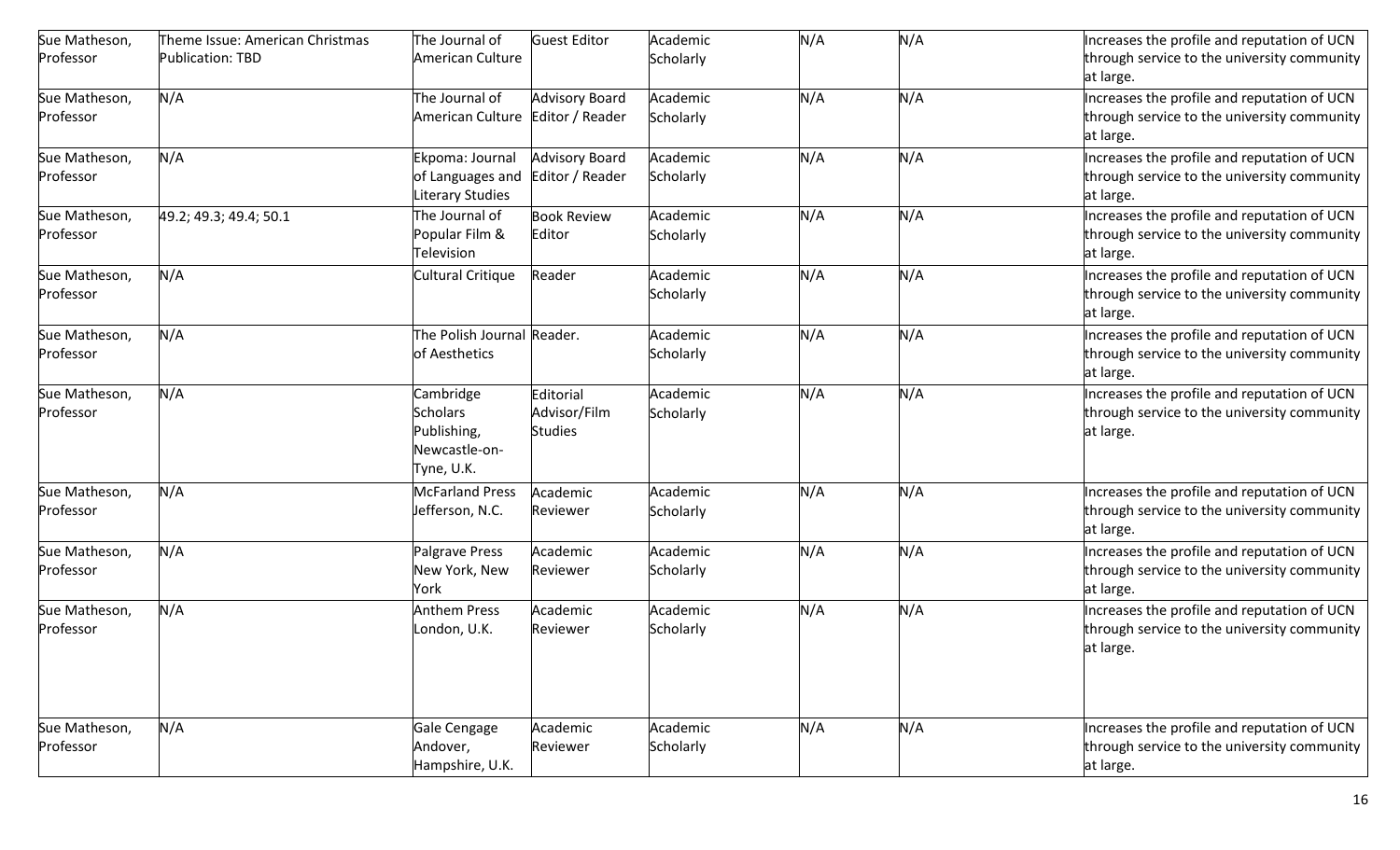| Sue Matheson,              | N/A                                                                                                                 | Layman Poupard                                                                                                                                                                                                                                                                                                                                                                            | Academic | Academic              | N/A | N/A                                                                                    | Increases the profile and reputation of UCN                                               |
|----------------------------|---------------------------------------------------------------------------------------------------------------------|-------------------------------------------------------------------------------------------------------------------------------------------------------------------------------------------------------------------------------------------------------------------------------------------------------------------------------------------------------------------------------------------|----------|-----------------------|-----|----------------------------------------------------------------------------------------|-------------------------------------------------------------------------------------------|
| Professor                  |                                                                                                                     | Publishing<br>Columbia, SC.,                                                                                                                                                                                                                                                                                                                                                              | Reviewer | Scholarly             |     |                                                                                        | through service to the university community<br>at large.                                  |
| Sue Matheson,<br>Professor | 13.3 (pp. 192); 13.4 (pp. 596); 14.1 (pp.<br>229); 14.2 (pp. 236)                                                   | <b>U.S.A.</b><br>the quint: an<br>interdisciplinary                                                                                                                                                                                                                                                                                                                                       | Editor   | Academic<br>Scholarly | N/A | Published.<br>https://www.ucn.ca/                                                      | Increases the profile and reputation of UCN<br>with the university community at large and |
|                            |                                                                                                                     | quarterly from the<br>North                                                                                                                                                                                                                                                                                                                                                               |          |                       |     | sites/academics/facultyarts/pthrough publication.<br>rogramofferings/                  |                                                                                           |
|                            | $11.1$ (616 pp.)<br>$11.2$ (pp. tbd)                                                                                |                                                                                                                                                                                                                                                                                                                                                                                           |          |                       |     | arts/humanities/Pages/<br>Humanities-Journals.aspx                                     |                                                                                           |
| Sue Matheson,<br>Professor | Book: On Lions and Witches-<br><b>Enchantment and Black Magic in the</b><br>Chronicles of Narnia.                   | N/A                                                                                                                                                                                                                                                                                                                                                                                       | Author   | Academic<br>Scholarly | N/A | In press: Newcastle on<br>Tyne: Cambridge Scholars<br>Publishing.<br>Forthcoming 2023. | ncreases the profile and reputation of UCN<br>through publication.                        |
| Sue Matheson,<br>Professor | By Mel Brooks: Critical Essays                                                                                      | N/A                                                                                                                                                                                                                                                                                                                                                                                       | Editor   | Academic<br>Scholarly | N/A | In press: McFarland<br>Forthcoming 2023.                                               | Increases the profile and reputation of UCN<br>through publication.                       |
| Sue Matheson,<br>Professor | In the Saddle Again: 21 <sup>st</sup> Century<br>Westerns                                                           | N/A                                                                                                                                                                                                                                                                                                                                                                                       | Editor   | N/A                   | N/A | Press pending.                                                                         | ncreases the profile and reputation of UCN<br>through publication.                        |
| Sue Matheson,<br>Professor | Book (edited collection): The Good, the<br>Bad and the Ancient: Essays on the<br>Greco-Roman Influence in Westerns. | Contributing<br>scholars are from<br>the University<br>College of the<br>North (Thompson<br>and The Pas),<br>Universidade<br>Federal de Minas<br>Gerias (Brazil), La<br>Sierra University,<br>Charleston<br>Southern<br>University,<br>Emerson College,<br>Universidad de<br><b>Buenos Aires</b><br>(UBA, Brazil),<br>George Mason<br>University,<br>University of<br>Louisville, College | Editor   | Academic<br>Scholarly | N/A | Forthcoming Spring 2022.<br>Jefferson, NC: McFarland<br>Press.                         | Increases the profile and reputation of UCN<br>through publication.                       |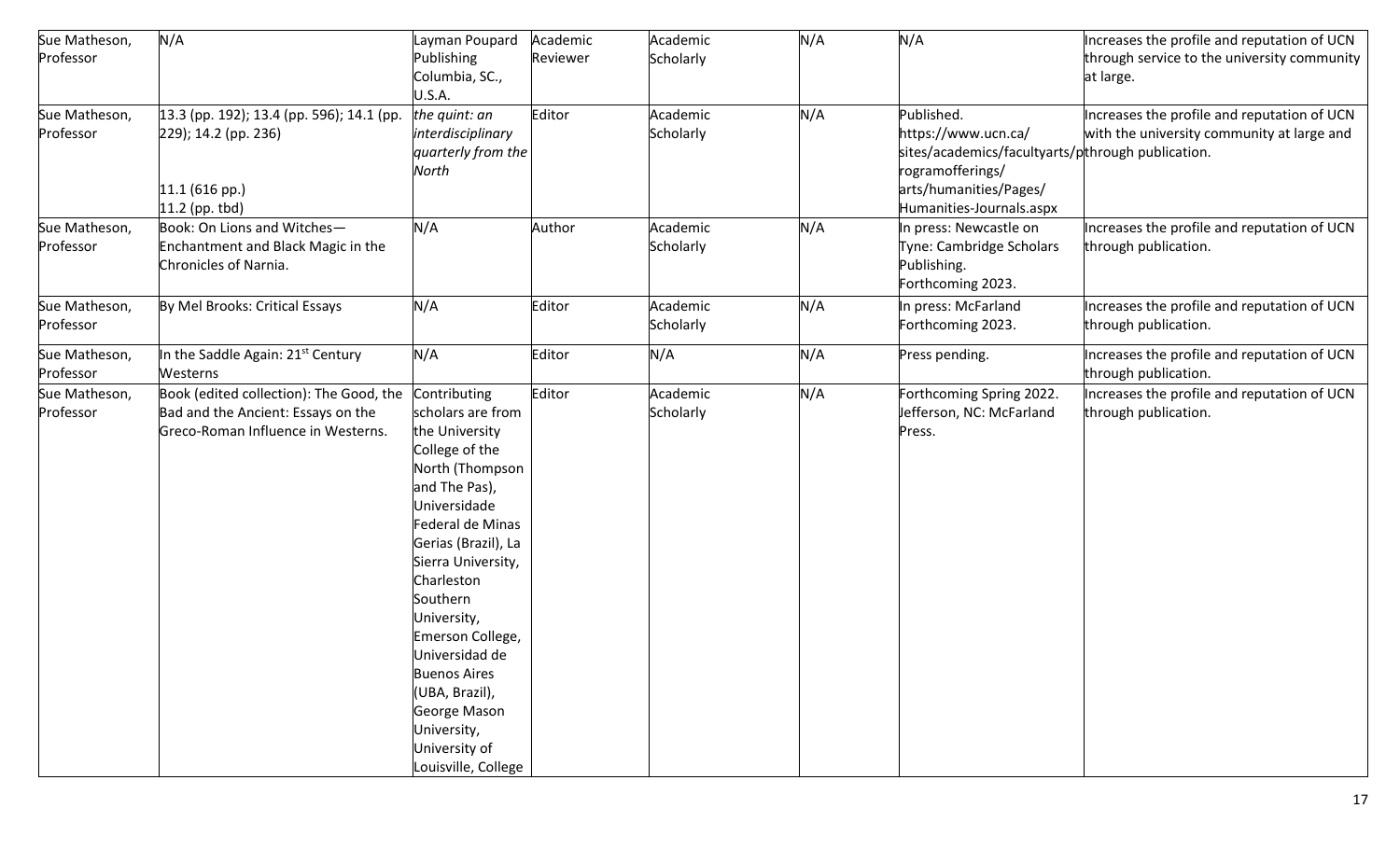|                            | of DuPage,                                                                                                                                                                 |        |                       |     |                                                                                                                                                                                                                                                                |  |
|----------------------------|----------------------------------------------------------------------------------------------------------------------------------------------------------------------------|--------|-----------------------|-----|----------------------------------------------------------------------------------------------------------------------------------------------------------------------------------------------------------------------------------------------------------------|--|
|                            | Dominican                                                                                                                                                                  |        |                       |     |                                                                                                                                                                                                                                                                |  |
|                            | University                                                                                                                                                                 |        |                       |     |                                                                                                                                                                                                                                                                |  |
| Sue Matheson,<br>Professor | Article: "For Anne Fans Only:<br>N/A<br>Romanticism and Narrative Simulacra in<br>Cavendish's Avonlea."                                                                    | Author | Academic<br>Scholarly | N/A | Forthcoming 2022. Childhood ncreases the profile and reputation of UCN<br>through publication.<br>Narratives and the Places<br>They Inspire! Eds. Kathy<br>Merlock Jackson and Mark I.<br>West. Jefferson, NC:<br>McFarland.                                   |  |
| Sue Matheson,<br>Professor | Article: "'Please don't make a fuss. I'm<br>N/A<br>just plain Yogurt': comic comestibles,<br>culinary carnival, and consumer culture<br>in Mel Brooks' Spaceballs (1987)." | Author | Academic<br>Scholarly | N/A | Forthcoming 2023. By Mel<br>Serves to increase the profile and reputation<br>Brooks: Critical Essays. Ed.<br>of UCN through publication.<br>Sue Matheson. Jefferson,<br>N.C.: McFarland Press.                                                                 |  |
| Sue Matheson,<br>Professor | Article: ""The Man Who Couldn't BeN/A<br>Killed: making right from wrong in Walt<br>Disney's The Nine Lives of Elfego Baca<br>(ABC 1958-60)."                              | Author | Academic<br>Scholarly | N/A | Serves to increase the profile and reputation<br>Forthcoming 2023. Book of<br>of UCN through publication.<br><b>Essays on Forgotten Disney.</b><br>Eds. Kathy Merlock, Mark I.<br>West, Carl Sederholm.<br>Jefferson, N.C.: McFarland<br>Press.                |  |
| Sue Matheson,<br>Professor | N/A<br>Article: Mash ups and melodrama-<br>more on men's emotions, male display<br>and ultra-violence in Django Unchained<br>(2012) and The Hateful Eight (2015)           | Author | Academic<br>Scholarly | N/A | Forthcoming 2023. Pulp<br>Serves to increase the profile and reputation<br>Cinema: Critical Essays on the of UCN through publication.<br>Films of Quentin Tarantino.<br>Eds. Andrew J. Rausch and<br>Kieran Fischer. Jefferson,<br>N.C.: McFarland.            |  |
| Sue Matheson,<br>Professor | Article: "Chorei, satyr-drama, and theN/A<br>birth of tragedy in John Ford's Cheyenne<br>Autumn (1964)."                                                                   | Author | Academic<br>Scholarly | N/A | Forthcoming 2022. "The<br>Serves to increase the profile and reputation<br>Good, the Bad and the<br>of UCN through publication.<br>Ancient: Essays on the Greco-<br>Roman Influence in<br>Westerns." Ed. Sue<br>Matheson. Jefferson: N.C.:<br>McFarland Press. |  |
| Sue Matheson,<br>Professor | N/A<br>Article: "Interview with Kathy Merlock<br>Jackson."                                                                                                                 | Author | Academic<br>Scholarly | N/A | Serves to increase the profile and reputation<br>Forthcoming 2022. Why We<br>Still Matter: The Second-<br>of UCN through publication.<br><b>Generation Popular Culture</b><br>Scholars. Ed. Lynn<br>Bartholome. Jefferson: N.C.:<br>McFarland Press.           |  |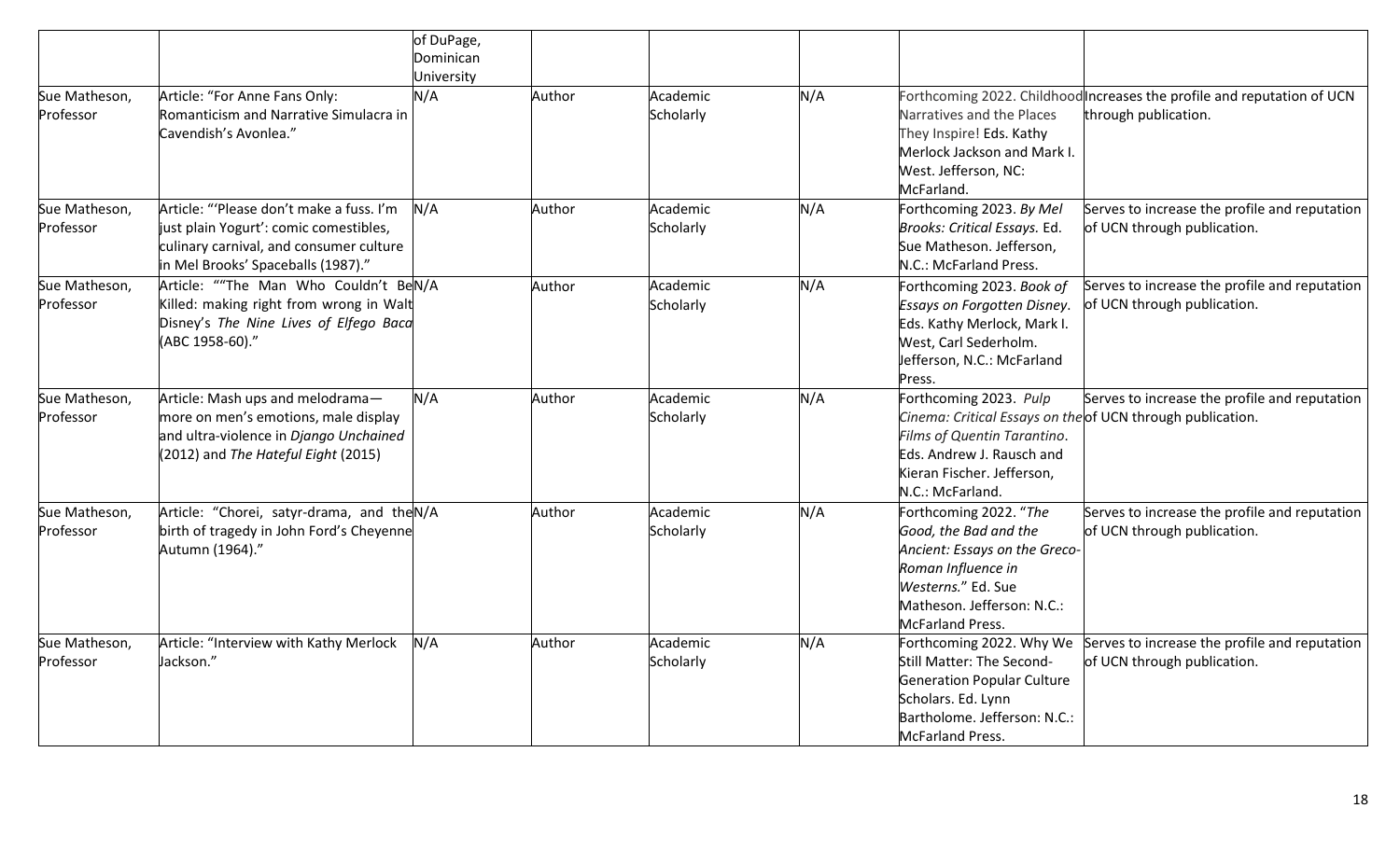| Sue Matheson,<br>Professor | Conference presentation: "More male<br>melodrama: masculinity, ultra-violence,<br>and domestication in Quentin<br>Tarantino's Westerns                                                                                                   | N/A                                                                                                                   | Author               | Academic<br>Scholarly | N/A | Culture Association, 15 April<br>2022.                                                                   | To be presented at the 2022 Serves to increase the profile and reputation<br>National Conference. Popular of UCN through conferencing. |
|----------------------------|------------------------------------------------------------------------------------------------------------------------------------------------------------------------------------------------------------------------------------------|-----------------------------------------------------------------------------------------------------------------------|----------------------|-----------------------|-----|----------------------------------------------------------------------------------------------------------|----------------------------------------------------------------------------------------------------------------------------------------|
| Sue Matheson,<br>Professor | Conference presentation: "'Please don't N/A<br>make a fuss. I'm just plain Yogurt': comic<br>comestibles, culinary carnival, and<br>consumer culture in Mel Brooks'<br>Spaceballs (1987)."                                               |                                                                                                                       | Author               | Academic<br>Scholarly | N/A | Presented at the 2021<br>PCAS/ACAS Conference, 1<br>October 2021.                                        | Serves to increase the profile and reputation<br>of UCN through conferencing.                                                          |
| Sue Matheson,<br>Professor | Conference presentation: "The Man<br>Who Couldn't Be Killed: making right<br>from wrong in Walt Disney's The Nine<br>Lives of Elfego Baca (ABC 1958-60)."                                                                                | N/A                                                                                                                   | Author               | Academic<br>Scholarly | N/A | Presented at the 2021<br>Northeast Popular Culture<br><b>Association Conference, 23</b><br>October 2021. | Serves to increase the profile and reputation<br>of UCN through conferencing.                                                          |
| Sue Matheson,<br>Professor | Conference presentation: "Mary Bee<br>Cuddy-"as fine a woman as ever<br>walked": deconstructing Western<br>gender politics in Tommy Lee Jones' The<br>Homesman (2014). Presented at the<br>2021 PCA National Conference,<br>3 June 2021. | N/A                                                                                                                   | Author               | Academic<br>Scholarly | N/A | Presented at the 2021<br>Popular Culture Association<br>National Conference, 3 June<br>2021.             | Serves to increase the profile and reputation<br>of UCN through conferencing.                                                          |
| Sue Matheson,<br>Professor | Book project: The Women and Children<br>of Aweme                                                                                                                                                                                         | Museum of Man<br>and Nature,<br>Winnipeg,<br>Archives; Carberry<br>Museum,<br>Archives; Town of<br>Carberry, Archives | Researcher<br>Author | Academic<br>Scholarly | N/A | Research in progress /<br>publication submission<br>pending.                                             | Serves to increase the profile and reputation<br>of UCN through publication.                                                           |
| Sue Matheson,<br>Professor | Book project: North by The<br>Nor'Western: cultural cannibalism and<br>the Hollywood Nor'Western                                                                                                                                         | N/A                                                                                                                   | Author               | Academic<br>Scholarly | N/A | Research in progress /<br>publication submission<br>pending.                                             | Serves to increase the profile and reputation<br>of UCN through publication.                                                           |
| Sue Matheson,<br>Professor | Article: Yellowhorse project: Dee<br>Brown's early potboilers and the<br>Hollywood Western                                                                                                                                               | Popular Culture<br>Association of<br>America, Bowling<br>Green University,<br>Bowling Green,<br>Ohio                  | Author               | Academic<br>Scholarly | N/A | Research in progress /<br>publication submission<br>pending.                                             | Serves to increase the profile and reputation<br>of UCN through publication.                                                           |
| Sue Matheson,<br>Professor | Committee of Beagle-Topcraft Research<br>Promotion                                                                                                                                                                                       | Makoto Kurodo -<br>Wayo Women's<br>University (Japan)                                                                 | President            | Academic<br>Scholarly | N/A | Academic<br>Conference/Symposia<br>Pending (pandemic)                                                    | Serves to increase the profile and reputation<br>of UCN.                                                                               |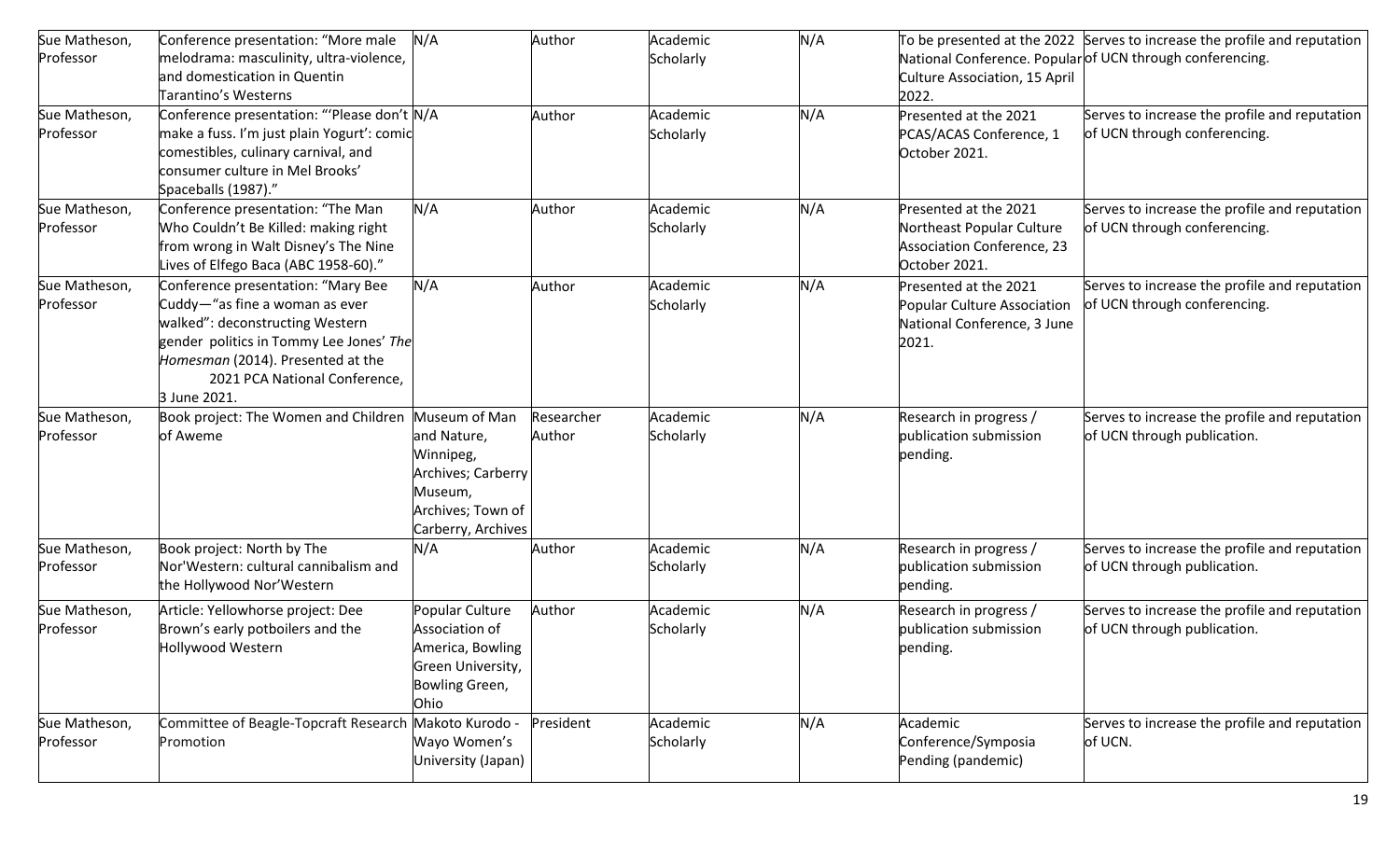| Ying Kong,<br>Associate<br>Professor | "Current Employability Skills:<br>Perspectives from Northern Manitoba<br>Employers" World Develop submitted<br>July 2021, pending for publication                                                                                                                                                                                                         | Dr. Amzad Hossain Co-author<br>Harvey Briggs, Kim<br>Laycock |                                                           | Scholarly | Funded (\$4993)                          | 2020 UCN Seed Publication (research article) N/A                             |                                                                                                 |
|--------------------------------------|-----------------------------------------------------------------------------------------------------------------------------------------------------------------------------------------------------------------------------------------------------------------------------------------------------------------------------------------------------------|--------------------------------------------------------------|-----------------------------------------------------------|-----------|------------------------------------------|------------------------------------------------------------------------------|-------------------------------------------------------------------------------------------------|
| Ying Kong,<br>Associate<br>Professor | Issues 7-8 of Muses from the North                                                                                                                                                                                                                                                                                                                        | Dr. Joseph<br>Atoyebi, UCN                                   | Co-Editor                                                 | Academic  | 2021-2022<br>Sponsored by<br><b>FABS</b> | Publication (By-annual<br>Journal for UCN Students<br>Online and print copy) | N/A                                                                                             |
| Ying Kong,<br>Associate<br>Professor | "Finding their Voice and Changing the<br>Narrative: Inspiring Indigenous Student<br>Writers" Classmates, Journal of the<br>Manitoba Association of Teachers. Vol.<br>51:2/3.<br>Spring/Summer Edition 2021, p.28-<br>37<br>Classmates, Journal of the Manitoba<br>Association of Teachers. Vol. 51:2/3.<br>Spring/Summer Edition 2021, p.28-<br><b>B7</b> | Dr. Joseph<br>Atoyebi, UCN                                   | Co-author                                                 | Scholarly | Fund (\$5500)                            | 2018 UCN Seed Academic Journal of<br>Manitoba Association of<br>Teachers     | N/A                                                                                             |
|                                      | Classmates, Journal of the Manitoba<br>Association of Teachers. Vol. 51:2/3.<br>Spring/Summer Edition 2021, p.28-<br>37                                                                                                                                                                                                                                   |                                                              |                                                           |           |                                          |                                                                              |                                                                                                 |
| Ying Kong,<br>Associate<br>Professor | "Aboriginal Culture and Small Business"<br>Aboriginal Economic Development.<br>(under revision)                                                                                                                                                                                                                                                           | Dr. Amzad HossainCo-author                                   |                                                           | Scholar   | N/A                                      | Looking for scholarly journal<br>for publication                             | "Aboriginal Culture and Small Business"<br>Aboriginal Economic Development. (under<br>revision) |
| Ying Kong,<br>Associate<br>Professor | "Getting More East Asian Literature<br>into the Canon of World Literature"<br>Conference Paper presented at the<br>12 <sup>th</sup> International Convention of Asian<br>Studies (ICAS) August 24-27, 2021                                                                                                                                                | Association of<br><b>Asian Studies</b>                       | Author and<br>Presenter                                   | Scholarly | N/A                                      | Looking for publications by<br>academic journals                             | Served as a Panel organizer<br>At this international conference                                 |
| Ying Kong,<br>Associate<br>Professor | "Studying in Challenge Times:<br>Reflections on the Covid-19 Pandemic<br>by Indigenous Students at the University<br>College of the North." International<br><b>Virtual Conference</b><br>Indigenous-Led<br>Countermeasures to Coronavirus (Covid-                                                                                                        |                                                              | Dr. Joseph AtoyebiCo-author and co-Scholarly<br>presenter |           | Fund (\$5000)                            | 2019 UCN Seed Looking for a publisher                                        | N/A                                                                                             |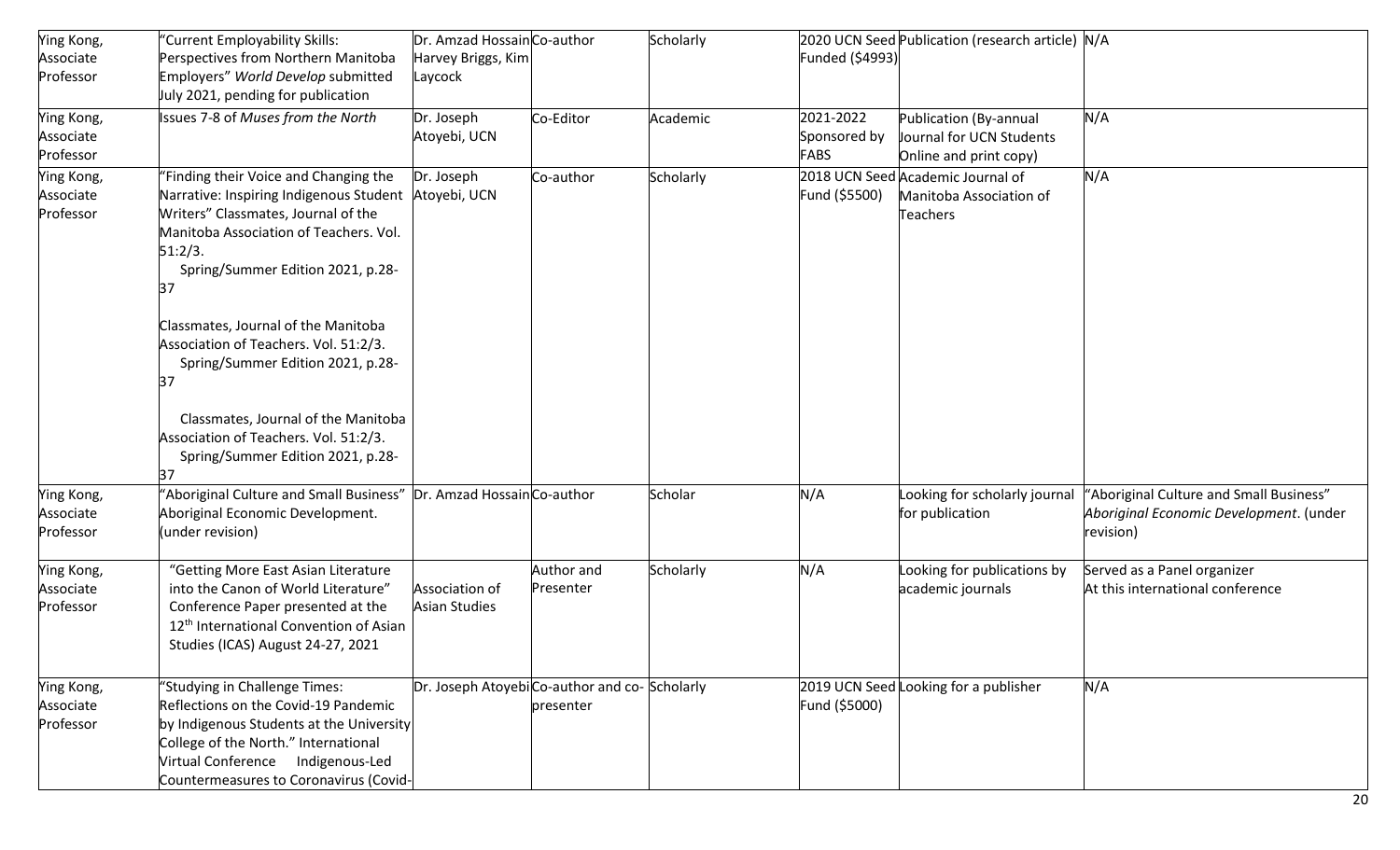|                                      | 19) and other Panics Then, Now, and<br>into the Future: KITATIPITHITAMAK<br><b>MTHWAYAWIN</b><br>https://covid19indigenous.ca/program/<br>May 20-22, 2021                                                                                         |                                              |                                              |           |     |                          |     |
|--------------------------------------|---------------------------------------------------------------------------------------------------------------------------------------------------------------------------------------------------------------------------------------------------|----------------------------------------------|----------------------------------------------|-----------|-----|--------------------------|-----|
| Ying Kong,<br>Associate<br>Professor | English Translation of Xu Zechen's Short<br>Story Collection (In progress to be<br>published in December 2022)                                                                                                                                    | Foreign Languages Translator<br>Press, China |                                              | Scholarly | N/A | Contract has been signed | N/A |
| Ying Kong,<br>Associate<br>Professor | "University College of the North releasesUCN Website<br>the 8th Issue of Muses from the North:<br>Students' Stories About Their<br>Connection with Land" September 16,<br>2021<br>https://www.ucn.ca/communications/N<br>ews%20Releases/mftn8.pdf |                                              | Author                                       | Academic  | N/A | N/A                      | N/A |
| Ying Kong,<br>Associate<br>Professor | Studying in Challenging Times:<br>Reflections on COVID-19 by Indigenous<br>Students at UCN-Presented by Dr.<br>Joseph Atoyebi and Dr. Ying Kong<br>August 31, 2021<br>https://www.youtube.com/watch?v=TdI<br>7BE5hoK0                             | YouTube                                      | Co-presenter                                 | Academic  | N/A | N/A                      | N/A |
| Ying Kong,<br>Associate<br>Professor | Muses from the North: Interview with<br>the Arctic Radio Station<br>https://thepasonline.com/assets/podcas<br>ter/1742/2021 04 22 1742 102772 3<br>172.mp3                                                                                        | <b>Arctic Radio</b><br><b>Station</b>        | Co-Interviewee                               | Academic  | N/A | N/A                      | N/A |
| Ying Kong,<br>Associate<br>Professor | Muses from the North: UCN Students'<br>Reflections on the Pandemic<br>https://www.ucn.ca/communications/N<br>ews%20Releases/MFTN7.pdf<br>April 9, 2021                                                                                            | <b>UCN Website</b>                           | Author                                       | Scholarly | N/A | N/A                      | N/A |
| Ying Kong,<br>Associate<br>Professor | Lorimer Award at 2021 UCN<br>Convocation July 2021<br>https://ucn.stageclip.com/ceremony/20<br>21-convocation-91783                                                                                                                               | <b>UCN</b>                                   | Award Recipient Academic                     |           | N/A |                          | N/A |
| Ying Kong,<br>Associate<br>Professor | The effect of COVID-19 pandemic upon<br>UCN students' remote learning<br>experience<br>(01 April 2021 to 31 March 2022)                                                                                                                           | <b>UCN Seed Grant</b><br>(57000)             | Co-investigator<br>with Dr. Amzad<br>Hossain | Academic  | N/A |                          | N/A |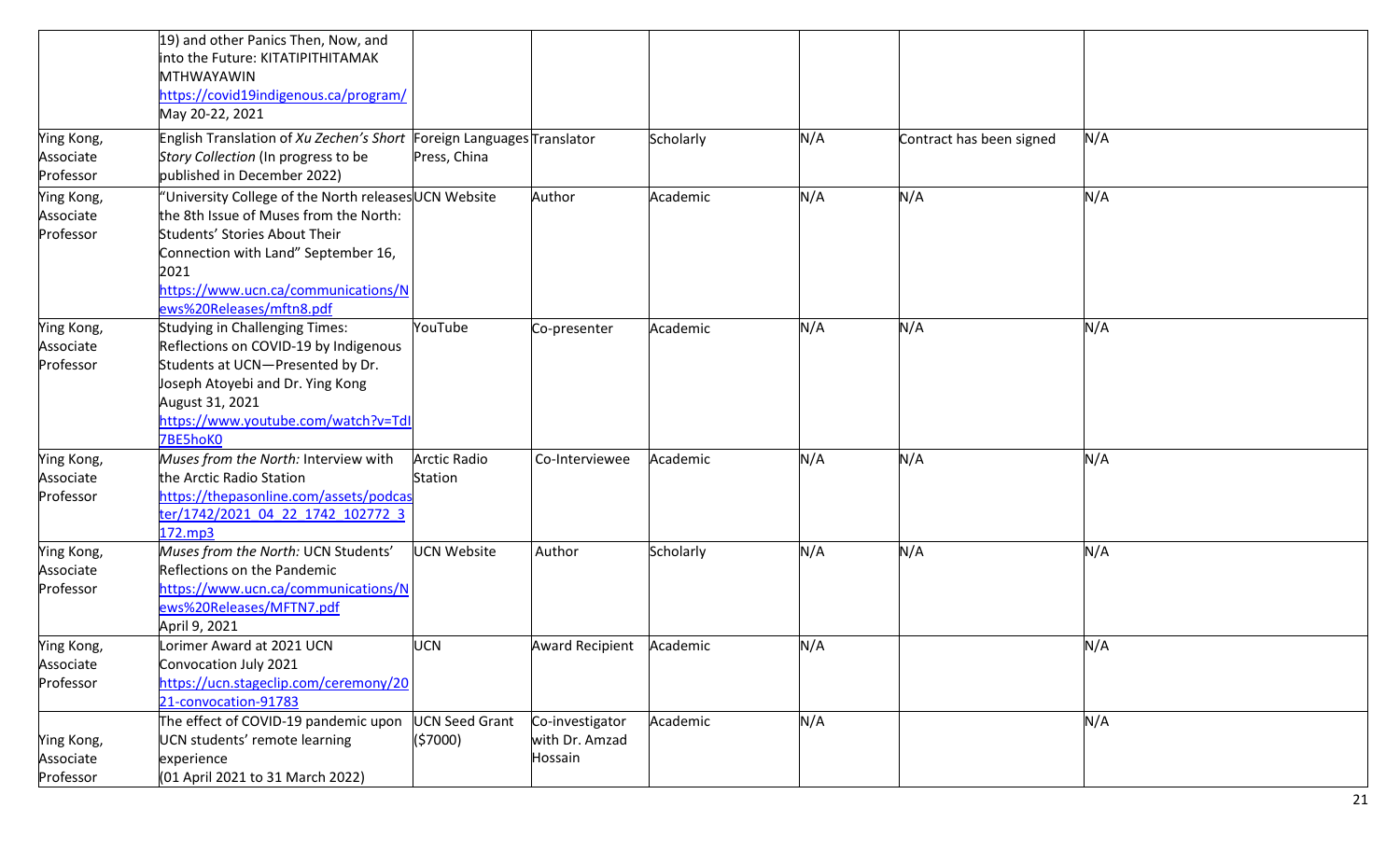| Ying Kong,<br>Associate<br>Professor | <b>Truth and Reconciliation Research</b><br>Grant (\$7000) by National Centre<br>Truth and Reconciliation March 17,<br>2022                                                                                                                                                   | National Centre of Co-investigator<br>Truth and<br>Reconciliation      | with Dr. Joseph<br>Atoyebi | N/A | N/A |     | N/A                                           |
|--------------------------------------|-------------------------------------------------------------------------------------------------------------------------------------------------------------------------------------------------------------------------------------------------------------------------------|------------------------------------------------------------------------|----------------------------|-----|-----|-----|-----------------------------------------------|
| Ying Kong,<br>Associate<br>Professor | 'Perspectives of Ethnic Literature<br><b>Teaching and Research (Public</b><br>Lecture) October 29, 2021<br>Nirtual Lecture to Instructors and<br>Graduates in English Literature<br>School of Foreign Languages, Harbin<br>Engineering University, China.<br>October 29, 2021 | Harbin EngineeringSpeaker<br>University,<br>China.<br>October 29, 2021 |                            | N/A | N/A | N/A | N/A                                           |
| Ying Kong,<br>Associate<br>Professor | <b>LUCN Learning Council</b>                                                                                                                                                                                                                                                  | UCN                                                                    | Co-chair                   | N/A | N/A | N/A | Co-chair with Dr. Greg Stott                  |
| Ying Kong,<br>Associate<br>Professor | <b>UCN REAL Committee</b>                                                                                                                                                                                                                                                     | <b>UCN</b>                                                             | Member                     | N/A | N/A | N/A | Research, Education and Learning<br>Committee |
| Ying Kong,<br>Associate<br>Professor | <b>UCN Online Writing Centre</b>                                                                                                                                                                                                                                              | <b>UCN</b>                                                             | Tutor                      | N/A | N/A | N/A | N/A                                           |
| Ying Kong,<br>Associate<br>Professor | Canadian Writers' Association                                                                                                                                                                                                                                                 | National Canada                                                        | N/A                        | N/A | N/A | N/A | Attending meeting and writing workshops       |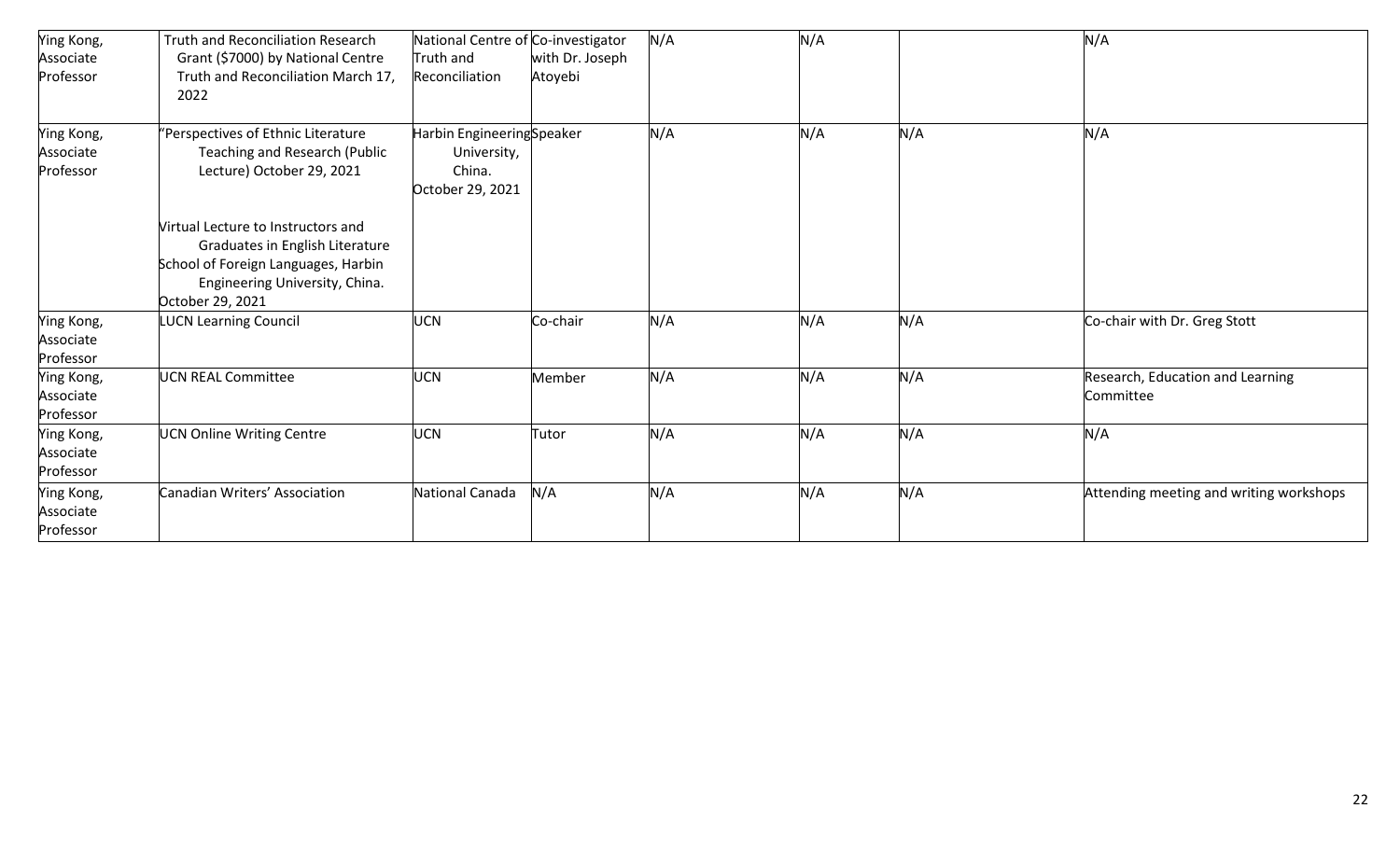# **FACULTY OF EDUCATION**

| Name of<br>researcher and<br>position at UCN | Title of project/ focus of<br>research/ scholarly activity                                                                                                                            | In association<br>with which<br>institution(s) or<br>partners | Role (e.g.<br>principal<br>investigator,<br>collaborator,<br>other) | <b>Where</b><br>appropriate,<br>indicate which<br>general<br>keywords below<br>might describe<br>each of your<br>research<br>projects. | Project<br>funder(s) and<br>value of<br>funding | <b>Presentations (at</b><br>academic conferences<br>or other venues) /<br>Publications (e.g. books, committees/task forces<br>journal articles) / Other<br>venues for<br>disseminating outcomes<br>or facilitating a research<br>community (e.g. blog or<br>website) | Service to UCN/profession that is<br>research-related, e.g.:<br>• chairing/serving on<br>· organizing research-related<br>conferences/workshops |
|----------------------------------------------|---------------------------------------------------------------------------------------------------------------------------------------------------------------------------------------|---------------------------------------------------------------|---------------------------------------------------------------------|----------------------------------------------------------------------------------------------------------------------------------------|-------------------------------------------------|----------------------------------------------------------------------------------------------------------------------------------------------------------------------------------------------------------------------------------------------------------------------|-------------------------------------------------------------------------------------------------------------------------------------------------|
| Antony Tomlin,<br>Instructor                 | "To govern as though he were King':<br>Government, Law, and Political<br>Autonomy in a Borderland Buffer<br>Zone." Digital Panel Presentation/                                        | University of<br>Manitoba                                     | Principal researcher,<br>Presenter, Panelist                        | Medieval, Early<br>Modern,<br>European,<br>Politics, Law,                                                                              | <b>SSHRC</b>                                    | Leeds International<br><b>Medieval Congress</b>                                                                                                                                                                                                                      | Contributions to research                                                                                                                       |
| Antony Tomlin,<br>Instructor                 | Thy be not King': Medieval Material University of<br>Influence upon Autonomy in Early<br>Modern Governance." Presentation<br>and panel discussion. SCSC, San                          | Manitoba                                                      | Principal researcher,<br>Presenter, Panelist                        | Materiality, Siege,<br>Civil War,<br>Monarchy,<br>Parliament, Early                                                                    | University of<br>Manitoba                       | Sixteenth Century Society Contributions to research<br>Conference                                                                                                                                                                                                    |                                                                                                                                                 |
| Antony Tomlin,<br>Instructor                 | 'Law, Literature, and Beer"<br>Ninth Annual Symposium on<br>Medieval and Renaissance Studies,<br>St. Louis University, Missouri, June                                                 | St. Louis University                                          | Panel Organizer and<br>Chair                                        | Medieval<br>Literature, Dante,<br>Maritime Law,<br>Taxes                                                                               | N/A                                             | Annual Symposium on<br>Medieval and<br>Renaissance Studies                                                                                                                                                                                                           | Contribution to scholarly discourse                                                                                                             |
| Antony Tomlin,<br>Instructor                 | "To govern as though he were King':<br>Medieval Materiality's Enduring<br>Influence on Government, Law, and<br>Political Autonomy." (Revised)                                         | University of<br>Manitoba                                     | Principal researcher,<br>Presenter, Panelist                        | Early Modern,<br>19 <sup>th</sup> Century,<br>Materiality,<br>Museum, Swords,                                                          | <b>SSHRC</b>                                    | Annual Symposium on<br>Medieval and<br>Renaissance Studies                                                                                                                                                                                                           | Contributions to research                                                                                                                       |
| Antony Tomlin,<br>Instructor                 | Proposed: "How Many Exceptions are University of<br><b>Exceptional? Political Unity Through</b><br><b>Functional Diversity in Early Modern</b><br>England." (Submitted to forthcoming | Manitoba                                                      | Principal researcher                                                | Historiography,<br>Early Modern,<br>Taxation, Politics,<br>Government, Tin                                                             | <b>SSHRC</b>                                    | Sixteenth Century Society Contributions to research<br>Conference (forthcoming,<br>October 2022)                                                                                                                                                                     |                                                                                                                                                 |
| Antony Tomlin,<br>Instructor                 | Book Review: J.M. Bumstead &<br>Michael C. Bumstead, A History of the Press                                                                                                           | Oxford University                                             | Reviewer                                                            | N/A                                                                                                                                    | <b>OUP</b>                                      | publication by OUP                                                                                                                                                                                                                                                   | Intended for forthcoming Contribution to scholarly discourse                                                                                    |

*Canadian Peoples* (forthcoming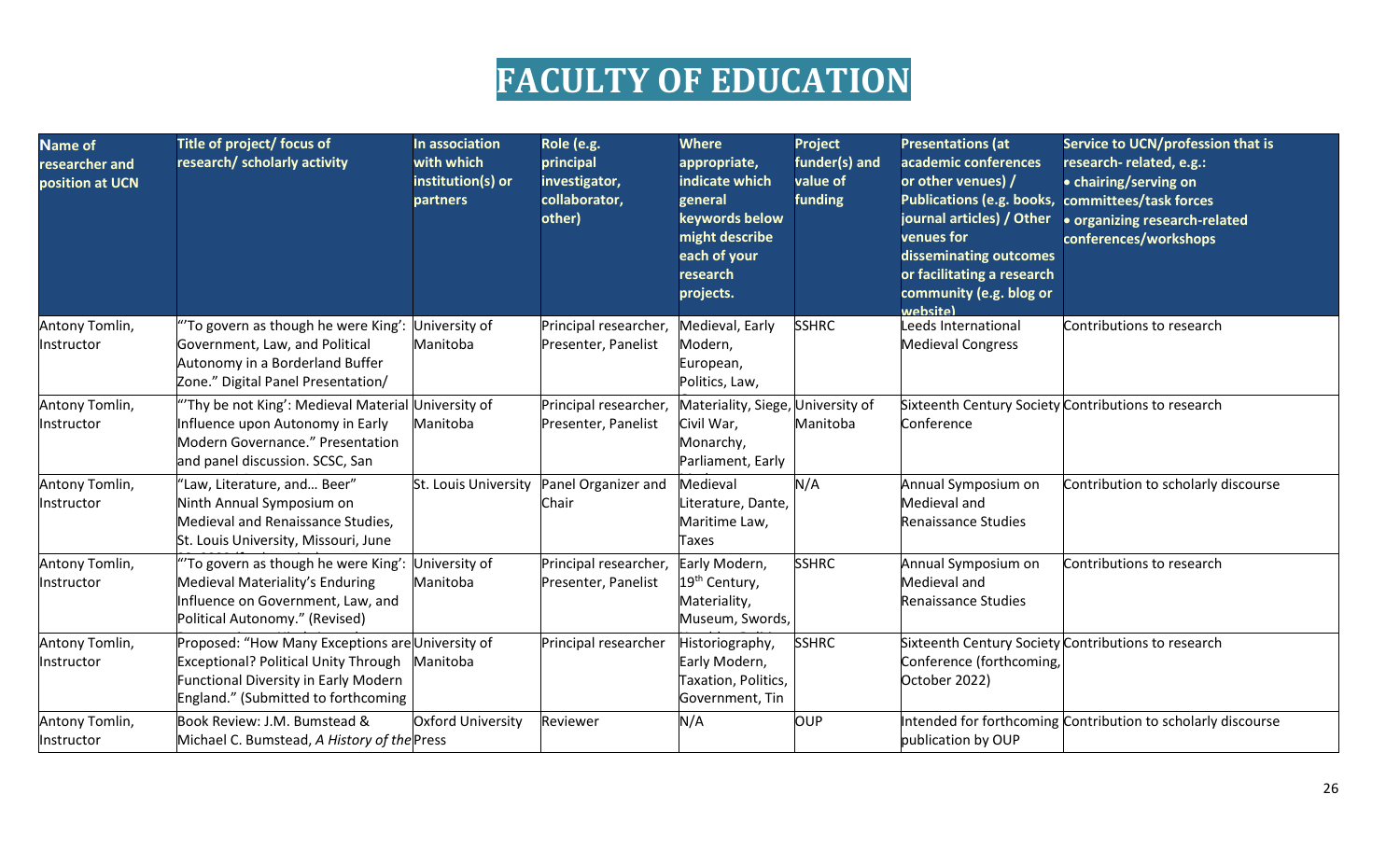| Antony Tomlin,               | Book Review: Martin J. Cannon & Lisa Oxford University                                                              |                                                     | Reviewer                | N/A                                                                                   | <b>OUP</b> |                                                                                                       | Intended for forthcoming Contribution to scholarly discourse                  |
|------------------------------|---------------------------------------------------------------------------------------------------------------------|-----------------------------------------------------|-------------------------|---------------------------------------------------------------------------------------|------------|-------------------------------------------------------------------------------------------------------|-------------------------------------------------------------------------------|
| Instructor                   | Sunseri, Racism, Colonialism, and<br>Indigeneity in Canada (forthcoming<br>revised third edition, 2022)             | Press                                               |                         |                                                                                       |            | publication by OUP                                                                                    |                                                                               |
| Antony Tomlin,<br>Instructor | Late in the Night: The McLoughlin's of N/A<br>the Hudson's Bay Company.<br>2021, Ongoing (book project)             |                                                     | Researcher/Author       | HBC, Law,<br>Colonialism,<br>Racism. Violence,<br>Murder, Neglect,<br>George Simpson. | N/A        | for eventual publication.<br>Access to HBC archive<br>documents difficult due<br>to COVID - documents | Ongoing project intended Contributions to research                            |
| Antony Tomlin,<br>Instructor | "Lives, Lives, and More Lives: The<br>Alfred Jewel was Anglo-Saxon<br>Recycling"<br>2022, Ongoing (article project) | N/A                                                 | Researcher              | Anglo-Saxon,<br>Materiality,<br>Teaching,<br>Religion,<br><b>Consumerism</b>          | N/A        | Ongoing project.<br>Research to be<br>completed in summer<br>2022. Intended for<br>publication 2023.  | Contribution to research                                                      |
| Antony Tomlin,<br>Instructor | Committee Member: Curriculum and UCN<br><b>Standards Committee</b>                                                  |                                                     | <b>Committee Member</b> | N/A                                                                                   | N/A        | N/A                                                                                                   | Service to UCN community: serving on CSC<br>and various policy sub-committees |
| Antony Tomlin,<br>Instructor | <b>Committee Member: Libraries</b><br>Committee                                                                     | <b>UCN</b>                                          | <b>Committee Member</b> | N/A                                                                                   | N/A        | N/A                                                                                                   | Service to UCN community: Serving on<br>Library Committee                     |
| Antony Tomlin,<br>Instructor | <b>Executive Committee</b>                                                                                          | Department of<br>History, University<br>of Manitoba | Committee Member        | N/A                                                                                   | N/A        | N/A                                                                                                   | Service to UM: Serving on Executive<br>Committee                              |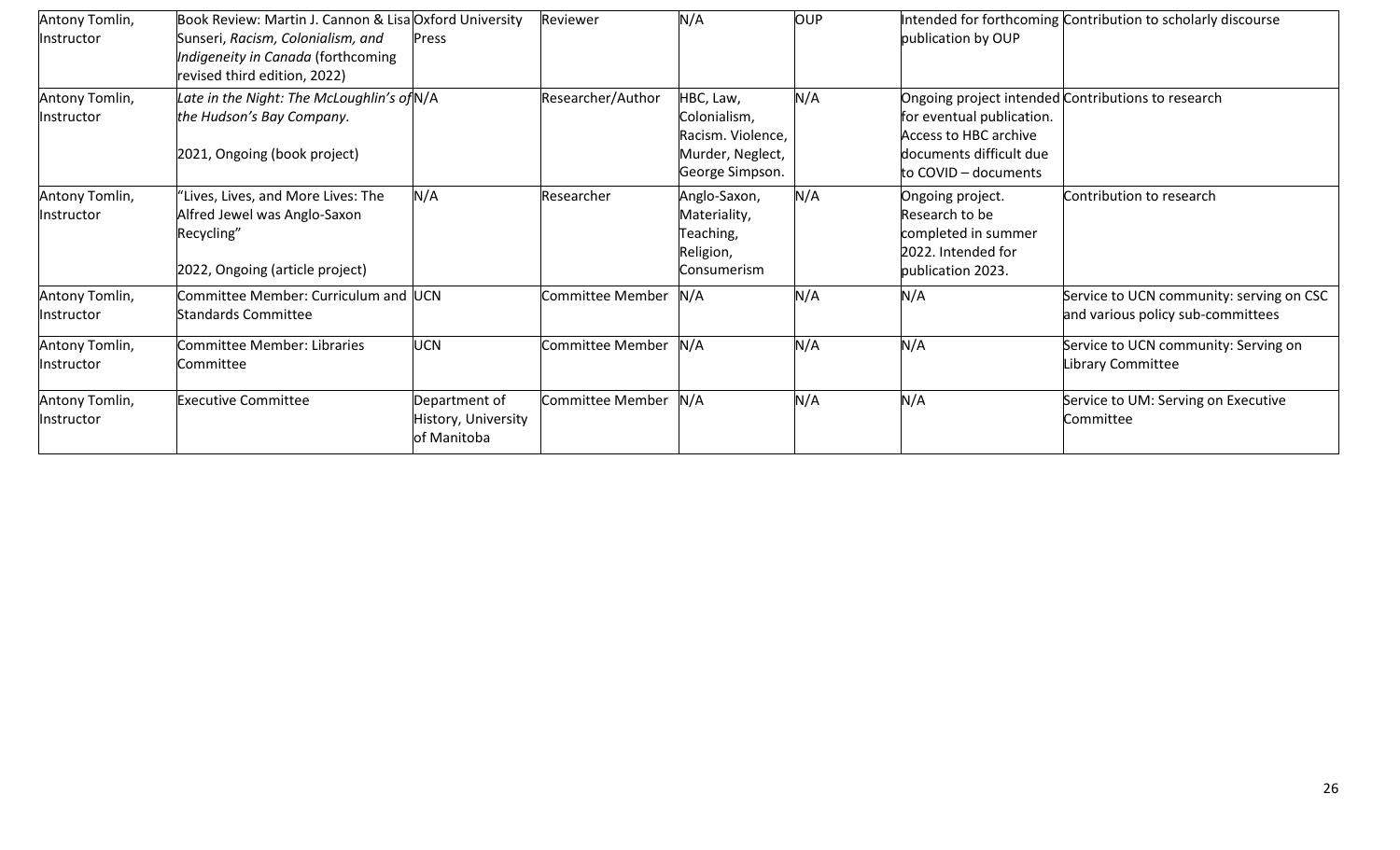# **FACULTY OF HEALTH**

| Name of staff/<br>researcher and<br>position at UCN       | Title of project/ focus<br>of research/ scholarly<br>activity                                                                                                         | In association with<br>which institution(s)<br>or partners  | Role (e.g.<br>principal<br>investigator,<br>collaborator,<br>other) | Where<br>appropriate,<br>indicate which<br>general<br>keywords<br>below might<br>describe each<br>of your<br>activities or<br>research<br>projects.                                                         | Project<br>funder(s) and<br>value of<br>funding                                                          | <b>Presentations (at</b><br>academic conferences<br>or other venues) /<br><b>Publications (e.g.</b><br>books, journal articles)<br>Other venues for<br>disseminating<br>outcomes or<br>facilitating a research<br>community (e.g. blog<br>or website) | Service to UCN/profession that is research-<br>related, e.g.:<br>• chairing/serving on committees/task<br>forces<br>• organizing research-related<br>conferences/workshops |
|-----------------------------------------------------------|-----------------------------------------------------------------------------------------------------------------------------------------------------------------------|-------------------------------------------------------------|---------------------------------------------------------------------|-------------------------------------------------------------------------------------------------------------------------------------------------------------------------------------------------------------|----------------------------------------------------------------------------------------------------------|-------------------------------------------------------------------------------------------------------------------------------------------------------------------------------------------------------------------------------------------------------|----------------------------------------------------------------------------------------------------------------------------------------------------------------------------|
| Bijou Howatt<br>Nursing Instructor/<br>Coordinator        | Writing in the Undergraduate<br><b>BN Program</b>                                                                                                                     | Cheryl Dika (UM)<br>Principal Investigator                  | Co-investigator                                                     | Writing in the<br>Undergraduate<br><b>BN Program</b>                                                                                                                                                        | Study in progressN/A                                                                                     |                                                                                                                                                                                                                                                       | N/A                                                                                                                                                                        |
| <b>Bijou Howatt</b><br>Nursing Instructor/<br>Coordinator | Exploring the Language and<br><b>Literacy Needs of Students</b><br><b>Admitted to Nursing Programs</b><br>through the use of the CELBAN<br>to First-Language Speakers | Kimberly Mitchell RN<br>PhD (RRC) Principal<br>Investigator | Co-investigator                                                     | Exploring the<br>Language and<br>Literacy Needs ofGovernment of<br><b>Students</b><br>Admitted to<br><b>Nursing</b><br>Programs<br>through the use<br>of the CELBAN to<br>First-Language<br><b>Speakers</b> | Grant under<br>review with<br>Canada, College<br>and Community<br>Social Innovation<br>Fund<br>\$360,000 | N/A                                                                                                                                                                                                                                                   | N/A                                                                                                                                                                        |
| Kellie Graveline<br>Instructor                            | <b>Cannabis and Baccalaureate</b><br>Nursing Students in Manitoba<br>Study (CABINS)                                                                                   | Dr. Lynda Balneaves<br>(UM) Principal<br>Investigator       | Co-investigator                                                     | Cannabis and<br>Baccalaureate<br>Nursing Students<br>in Manitoba<br>Study (CABINS)                                                                                                                          | Study in progressN/A                                                                                     |                                                                                                                                                                                                                                                       | N/A                                                                                                                                                                        |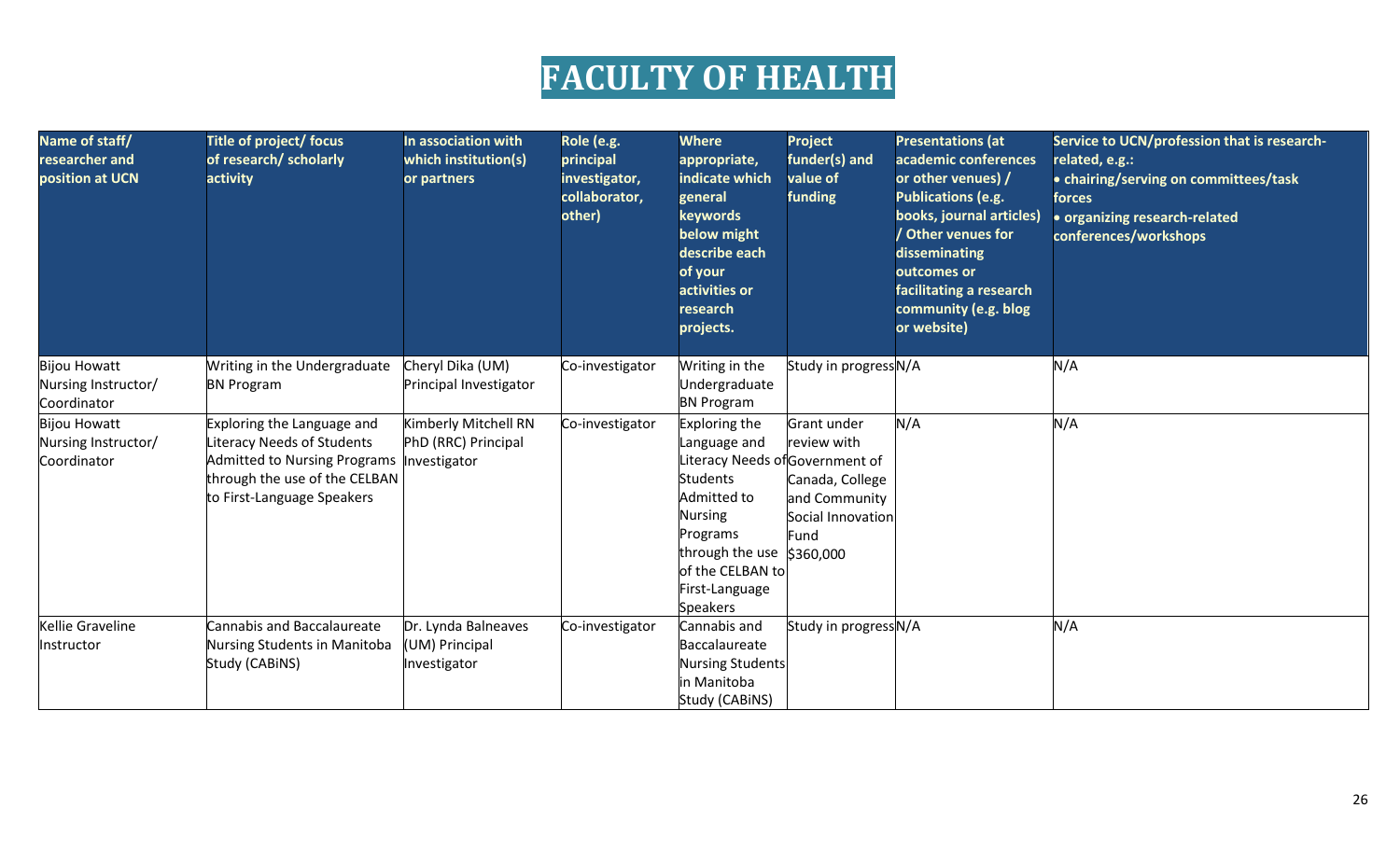| Megan Boscow<br>Instructor        | Cannabis and Baccalaureate<br>Nursing Students in Manitoba<br>Study (CABINS)                                                                                                                                    | Dr. Lynda Balneaves<br>(UM) Principal<br>Investigator | Co-investigator                                                                        | Cannabis and<br>Baccalaureate<br>Nursing Students<br>in Manitoba<br>Study (CABINS)                                                                                                                          | Study in progressN/A                                             |     | N/A |
|-----------------------------------|-----------------------------------------------------------------------------------------------------------------------------------------------------------------------------------------------------------------|-------------------------------------------------------|----------------------------------------------------------------------------------------|-------------------------------------------------------------------------------------------------------------------------------------------------------------------------------------------------------------|------------------------------------------------------------------|-----|-----|
| Pamela Scheveck<br>Instructor     | Role of vertical smart farms in<br>addressing the diabetes issue<br>in Indigenous communities<br>$(2021 - 2023)$                                                                                                | Dr. Miyoung Suh (UM)<br>Principal Investigator        | Co-investigator                                                                        | Role of vertical<br>smart farms in<br>addressing the<br>diabetes issue in<br>Indigenous<br>communities<br>$(2021 - 2023)$                                                                                   | Study in progressN/A                                             |     | N/A |
| Shamilla Thethy<br>Instructor     | Role of vertical smart farms in<br>addressing the diabetes issue<br>in Indigenous communities<br>$(2021 - 2023)$                                                                                                | Dr. Miyoung Suh (UM)<br>Principal Investigator        | Co-investigator                                                                        | Role of vertical<br>smart farms in<br>addressing the<br>diabetes issue in $$7,500$<br>Indigenous<br>communities<br>$(2021 - 2023)$                                                                          | Study in process. N/A<br><b>Funding from</b><br><b>MCNHR</b> for |     | N/A |
| Sheri McPhee<br>Associate Dean    | Role of vertical smart farms in<br>addressing the diabetes issue<br>in Indigenous communities<br>$(2021 - 2023)$                                                                                                | Dr. Miyoung Suh (UM)<br>Principal Investigator        | Co-investigator                                                                        | Role of vertical<br>smart farms in<br>addressing the<br>diabetes issue in<br>Indigenous<br>communities<br>$(2021 - 2023)$                                                                                   | Study in progressN/A                                             |     | N/A |
| Sheri McPhee RN<br>Associate Dean | Stress and Resilience: A<br>Qualitative Research Study<br>Investigating Diploma of<br>Practical Nursing Students'<br>Perceptions and Experiences in<br>Providing Clinical Care During<br>the Covid-19 Pandemic. | Sheri McPhee - Principal<br>Investigator              | Co-investigator & Stress and<br>research mentor<br>Dr. Katrin<br><b>Stedronsky PhD</b> | Resilience: A<br>Qualitative<br>Research Study<br>Investigating<br>Diploma of<br><b>Practical Nursing</b><br>Students'<br>Perceptions and<br>Experiences in<br><b>Providing Clinical</b><br>Care During the | Proposal Stage                                                   | N/A | N/A |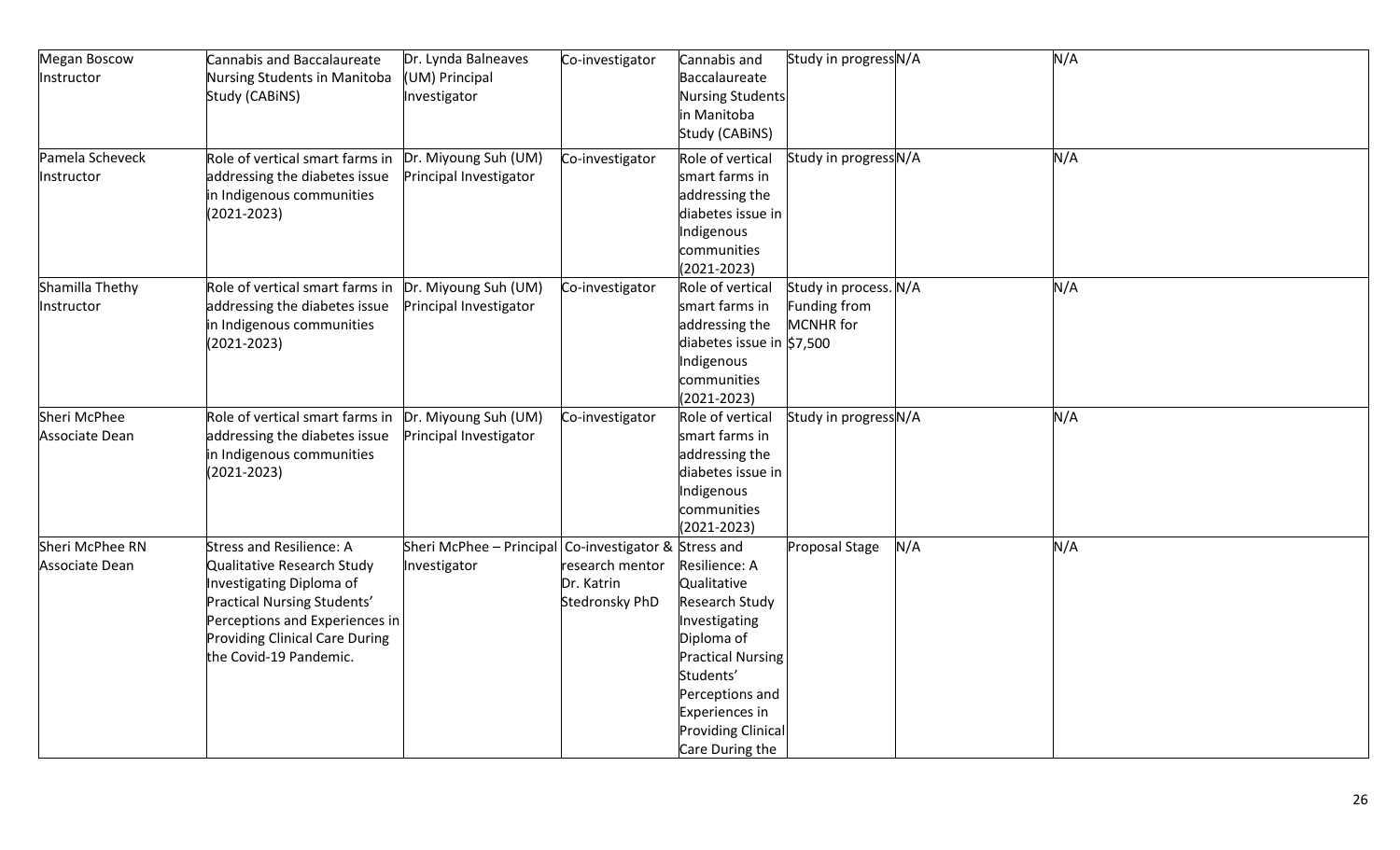|                               |                                                                                                                                                                       |                                             |                 | Covid-19<br>Pandemic.                                                                                               |                                                                                                                                |     |     |
|-------------------------------|-----------------------------------------------------------------------------------------------------------------------------------------------------------------------|---------------------------------------------|-----------------|---------------------------------------------------------------------------------------------------------------------|--------------------------------------------------------------------------------------------------------------------------------|-----|-----|
| Vicki Zeran<br>Dean of Health | Exploring the Language and<br>Literacy Needs of Students<br>Admitted to Nursing Programs  Investigator<br>through the use of the CELBAN<br>to First-Language Speakers | Kimberly Mitchell RN<br>PhD (RRC) Principal | Co-investigator | Exploring the<br>Language and<br>Students<br>Admitted to<br><b>Nursing</b><br>Programs<br>through the use \$360,000 | Grant under<br>review with<br>Literacy Needs of Government of<br>Canada, College<br>and Community<br>Social Innovation<br>Fund | N/A | N/A |
|                               |                                                                                                                                                                       |                                             |                 | of the CELBAN to<br>First-Language<br>Speakers                                                                      |                                                                                                                                |     |     |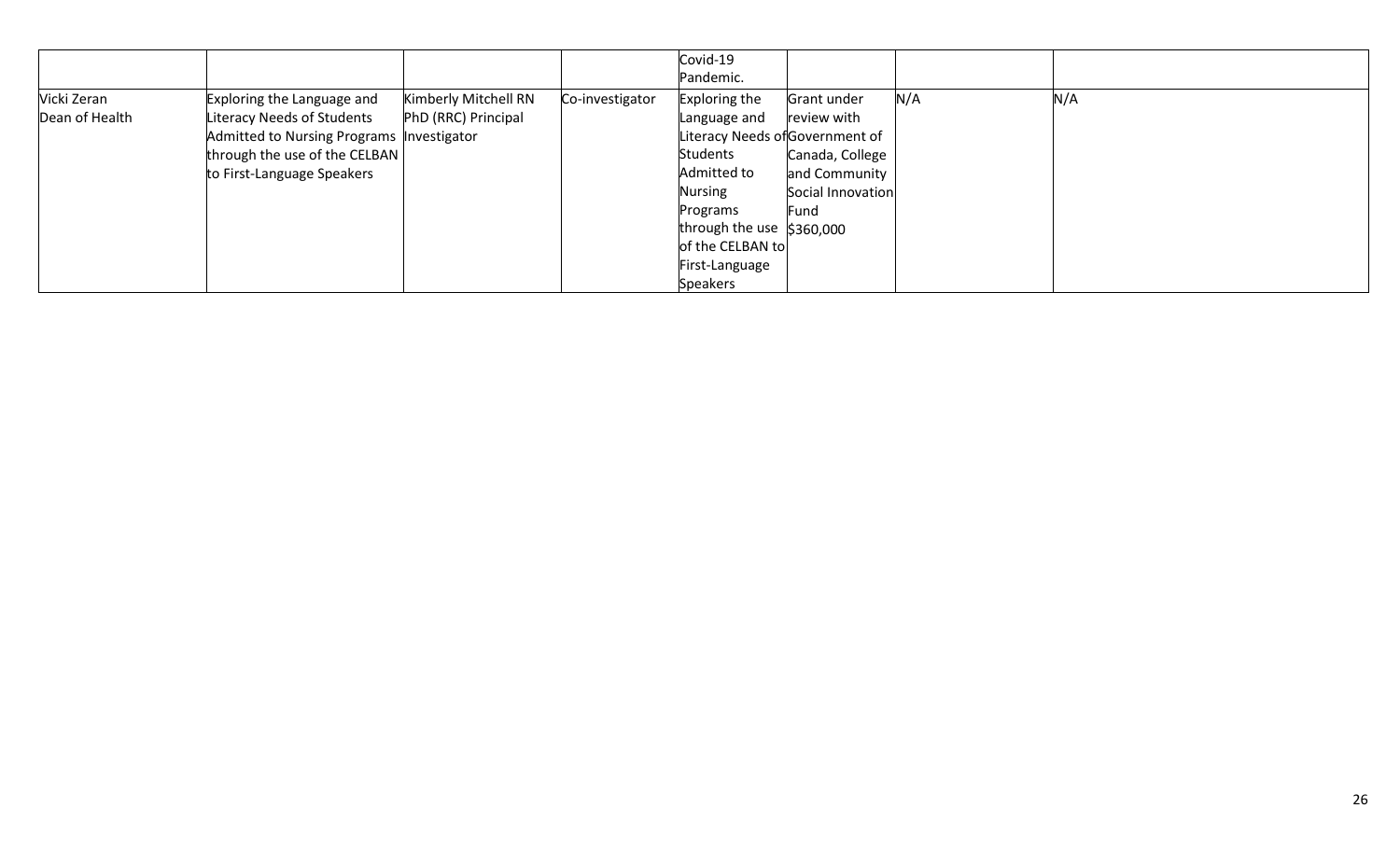## **ACADEMIC & RESEARCH**

| Name of staff/<br>researcher and<br>position at UCN       | Title of project/ focus<br>of research/ scholarly<br>activity                                                                                    | In association with<br>which institution(s)<br>or partners | Role (e.g.<br>principal<br>investigator,<br>collaborator,<br>other) | <b>Where</b><br>appropriate,<br>indicate which<br>general<br>keywords<br>below might<br>describe each<br>of your<br>activities or<br>research<br>projects. | <b>Project</b><br>funder(s) and<br>value of<br>funding             | <b>Presentations (at</b><br>academic<br>conferences or other<br>venues) /<br><b>Publications (e.g.</b><br>books, journal<br>articles) / Other<br>venues for<br>disseminating<br>outcomes or<br>facilitating a research<br>community (e.g. blog<br>or website) | Service to UCN/profession that is research-<br>related, e.g.:<br>• chairing/serving on committees/task forces<br>· organizing research-related<br>conferences/workshops |
|-----------------------------------------------------------|--------------------------------------------------------------------------------------------------------------------------------------------------|------------------------------------------------------------|---------------------------------------------------------------------|------------------------------------------------------------------------------------------------------------------------------------------------------------|--------------------------------------------------------------------|---------------------------------------------------------------------------------------------------------------------------------------------------------------------------------------------------------------------------------------------------------------|-------------------------------------------------------------------------------------------------------------------------------------------------------------------------|
| Monica Mun<br>Librarian                                   | Elder's Traditional Knowledge<br>Archive                                                                                                         | Keewatin Tribal Council                                    | Collaborator                                                        | Archive<br>Digitization<br>Indigenous<br>language and<br>cultural<br>recording<br>preservation                                                             | Libraries and<br>Listen, Hear Our<br>Voices funding<br>\$19,515.00 | Archive hosted on UCN N/A<br>Archives Canada Libraries platforms                                                                                                                                                                                              |                                                                                                                                                                         |
| Dan Smith,<br>Vice President,<br>Academic and<br>Research | 'More Pivots than a Centipede UCN<br>on Ice Skates:' Reflections on<br>Shared Leadership in a Post-<br>Secondary Institution During<br>COVID-19. |                                                            |                                                                     | Journal Article                                                                                                                                            | N/A                                                                | In Press, The Canadian N/A<br>Journal of Educational<br>Administration and<br>Policy                                                                                                                                                                          |                                                                                                                                                                         |
| Dan Smith,<br>Vice President,<br>Academic and<br>Research | Three Decades of Post-<br>Secondary Strategy in<br>Manitoba                                                                                      | <b>UCN</b>                                                 |                                                                     | Journal Article                                                                                                                                            | N/A                                                                | In preparation                                                                                                                                                                                                                                                | N/A                                                                                                                                                                     |
| Dan Smith,<br>Vice President,<br>Academic and<br>Research | Jniversity Education in<br>Northern Manitoba: Inter<br>Universities Services at 50                                                               | <b>UCN</b>                                                 |                                                                     | Journal Article                                                                                                                                            | N/A                                                                | In preparation                                                                                                                                                                                                                                                | N/A                                                                                                                                                                     |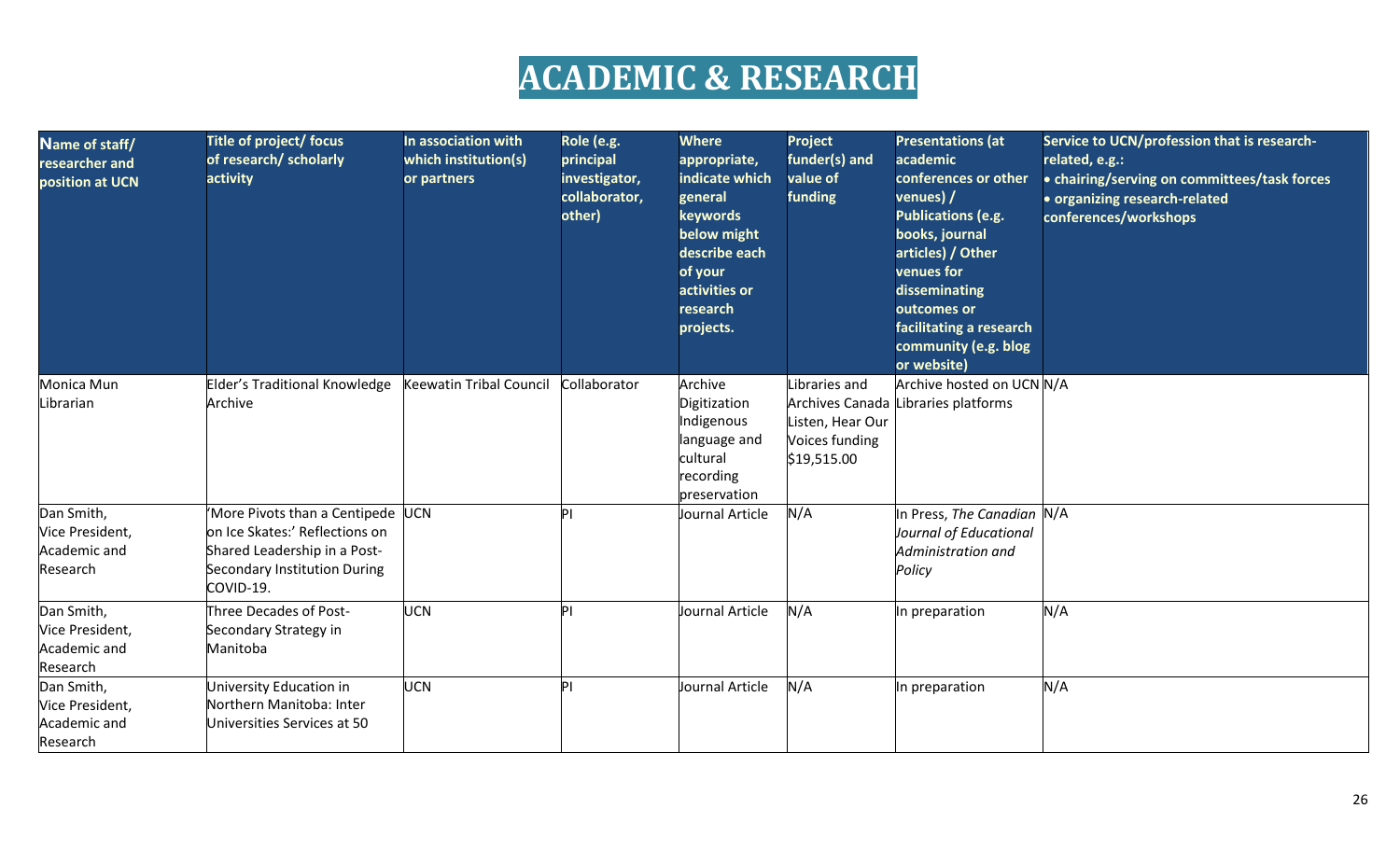### **RECONCILIATION, RESEARCH AND ACADEMIC INNOVATION**

| Name of staff/<br>researcher and<br>position at UCN | Title of project/ focus<br>of research/ scholarly<br>activity                               | In association with<br>which institution(s)<br>or partners | Role (e.g.<br>principal<br>investigator,<br>collaborator,<br>other) | <b>Where</b><br>appropriate,<br>indicate which<br>general<br>keywords<br>below might<br>describe each<br>of your<br>activities or<br>research<br>projects. | Project<br>funder(s) and<br>value of<br>funding | <b>Presentations (at</b><br>academic<br>conferences or other<br>venues) /<br><b>Publications (e.g.</b><br>books, journal<br>articles) / Other<br>venues for<br>disseminating<br>outcomes or<br>facilitating a research<br>community (e.g. blog<br>or website) | Service to UCN/profession that is research-<br>related, e.g.:<br>• chairing/serving on committees/task forces<br>• organizing research-related<br>conferences/workshops                                                                                                                                                                                                                                                                                                                                                     |
|-----------------------------------------------------|---------------------------------------------------------------------------------------------|------------------------------------------------------------|---------------------------------------------------------------------|------------------------------------------------------------------------------------------------------------------------------------------------------------|-------------------------------------------------|---------------------------------------------------------------------------------------------------------------------------------------------------------------------------------------------------------------------------------------------------------------|-----------------------------------------------------------------------------------------------------------------------------------------------------------------------------------------------------------------------------------------------------------------------------------------------------------------------------------------------------------------------------------------------------------------------------------------------------------------------------------------------------------------------------|
| Gurusamy Chinnasamy,<br>Manager of Research         | N/A                                                                                         | N/A                                                        | N/A                                                                 | N/A                                                                                                                                                        | N/A                                             | N/A                                                                                                                                                                                                                                                           | <b>Chair: Seed Grant Committee</b><br>Chair: Research Data Management Advisory<br>Committee<br>Chair: UCN Research Group for MRA Projects<br>Coordinator: Research Ethics Board & Animal<br>Care Committee<br>Member: Research, Education and Learning<br>(REAL) Committee; Centre for Learning,<br>Education and Research (CLEAR) Advisory<br>Committee; Canadian Animal Care Committee<br>Coordinators Group; UCN Administrative Council;<br>Academic Planning Committee; and Indigenous<br><b>Arts Gallery Committee</b> |
| Gurusamy Chinnasamy,<br>Manager of Research         | <b>UCN Annual Academic Report</b>                                                           | UCN wide                                                   | Contributor                                                         | N/A                                                                                                                                                        | N/A                                             | N/A                                                                                                                                                                                                                                                           | Prepared UCN research office section for this<br>report                                                                                                                                                                                                                                                                                                                                                                                                                                                                     |
| Gurusamy Chinnasamy,<br>Manager of Research         | UCN's annual survey on<br>research, scholarly<br>activity, capacity building<br>and service | UCN wide                                                   | Project lead                                                        | N/A                                                                                                                                                        | N/A                                             | N/A                                                                                                                                                                                                                                                           | Coordinated and prepared UCN's annual survey<br>on research, scholarly activity, capacity building<br>and service                                                                                                                                                                                                                                                                                                                                                                                                           |